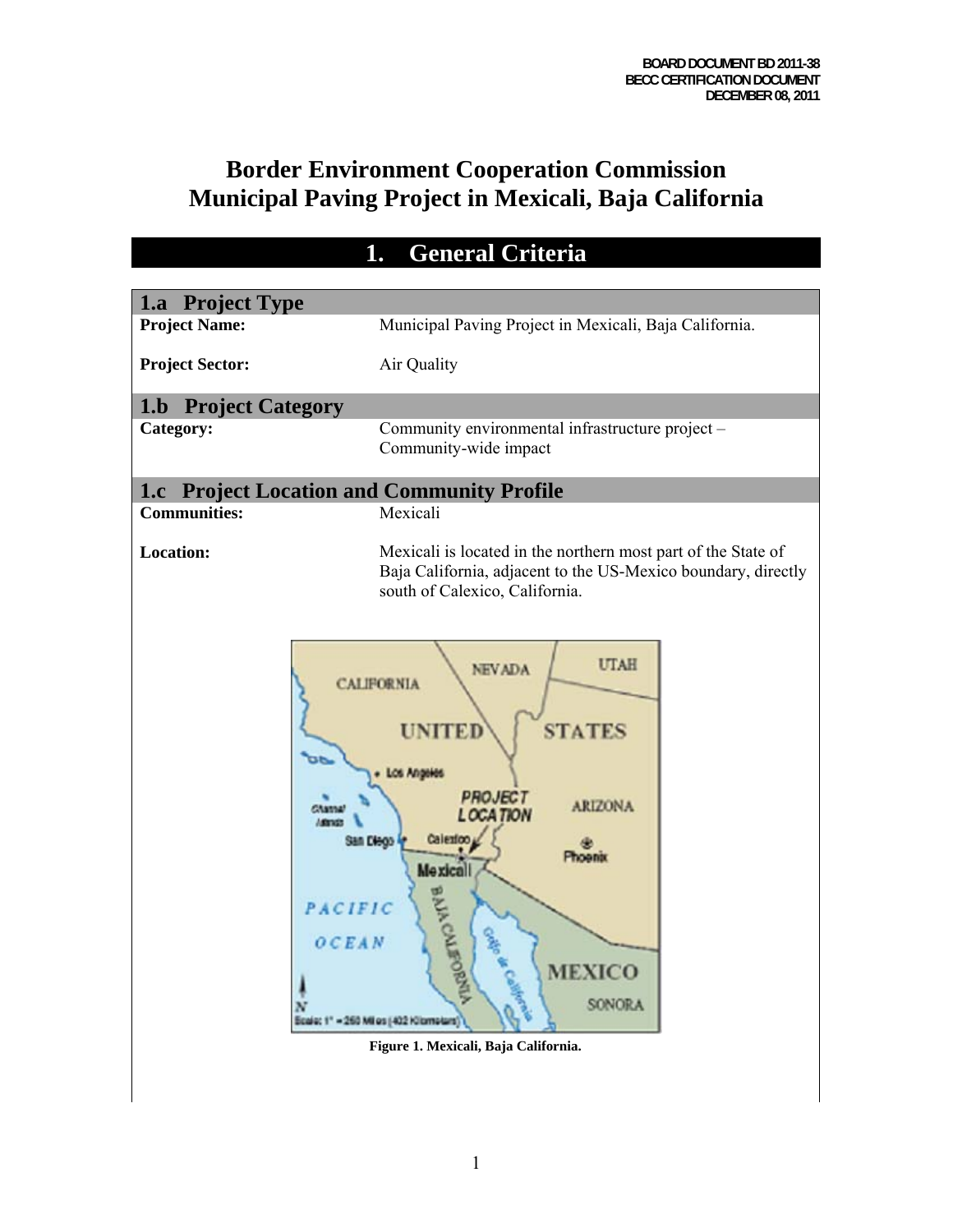#### **BOARD DOCUMENT BD 2011-38 BECC CERTIFICATION DOCUMENT MEXICALI, BAJA CALIFORNIA**

| <b>Demographics</b>                                                              |                                                                                                                    |
|----------------------------------------------------------------------------------|--------------------------------------------------------------------------------------------------------------------|
| <b>Current population:</b>                                                       | 936,826                                                                                                            |
| <b>Growth rate:</b>                                                              | 2.1%                                                                                                               |
| Reference:                                                                       | <b>INEGI Year: 2010</b>                                                                                            |
| <b>Economically active population:</b>                                           | 287,208                                                                                                            |
| Reference:                                                                       | National Municipal Information System (Sistema<br>Nacional de Información Municipal, SNIM)                         |
| Median per capita income:                                                        | \$12,512 USD /year                                                                                                 |
| Reference:                                                                       | BECC estimations based on statistics by INEGI and the<br>National Commission on Minimum Wages                      |
| <b>Primary economic activities:</b>                                              | Manufacturing industry, fishing, and trade.                                                                        |
| <b>Marginalization Rate:</b>                                                     | Very low (CONAPO)                                                                                                  |
|                                                                                  |                                                                                                                    |
| <b>Services</b>                                                                  |                                                                                                                    |
| <b>Water System</b><br>Water coverage:<br>Water supply source:                   | 98 %<br>Deep wells and Colorado River                                                                              |
| <b>Wastewater Collection System</b><br>Wastewater coverage:<br>Domestic hookups: | 83.5%<br>282,067                                                                                                   |
| <b>Wastewater Treatment</b><br>Wastewater treatment coverage:                    | 100 %                                                                                                              |
| <b>Solid Waste</b><br>Solid waste collection coverage:                           | 100%                                                                                                               |
| <b>Street Paving</b><br>Street paving coverage:                                  | 66%                                                                                                                |
| Source:                                                                          | Public Services Commission of Mexicali (CESPM for its<br>initials in Spanish) 2011                                 |
| 1.d Legal Authority                                                              |                                                                                                                    |
| <b>Project applicant:</b>                                                        | City of Mexicali, through the Consejo de Urbanización<br>Municipal de Mexicali (CUMM, for its initials in Spanish) |
| Legal representative:                                                            | Francisco Pérez-Tejada                                                                                             |
| <b>Legal instrument to demonstrate</b><br>legal authority:                       | Municipal Code for the State of Baja California.                                                                   |
| <b>Compliance with Agreements:</b>                                               | 1983 La Paz Agreement, or Border Environment<br>Agreement                                                          |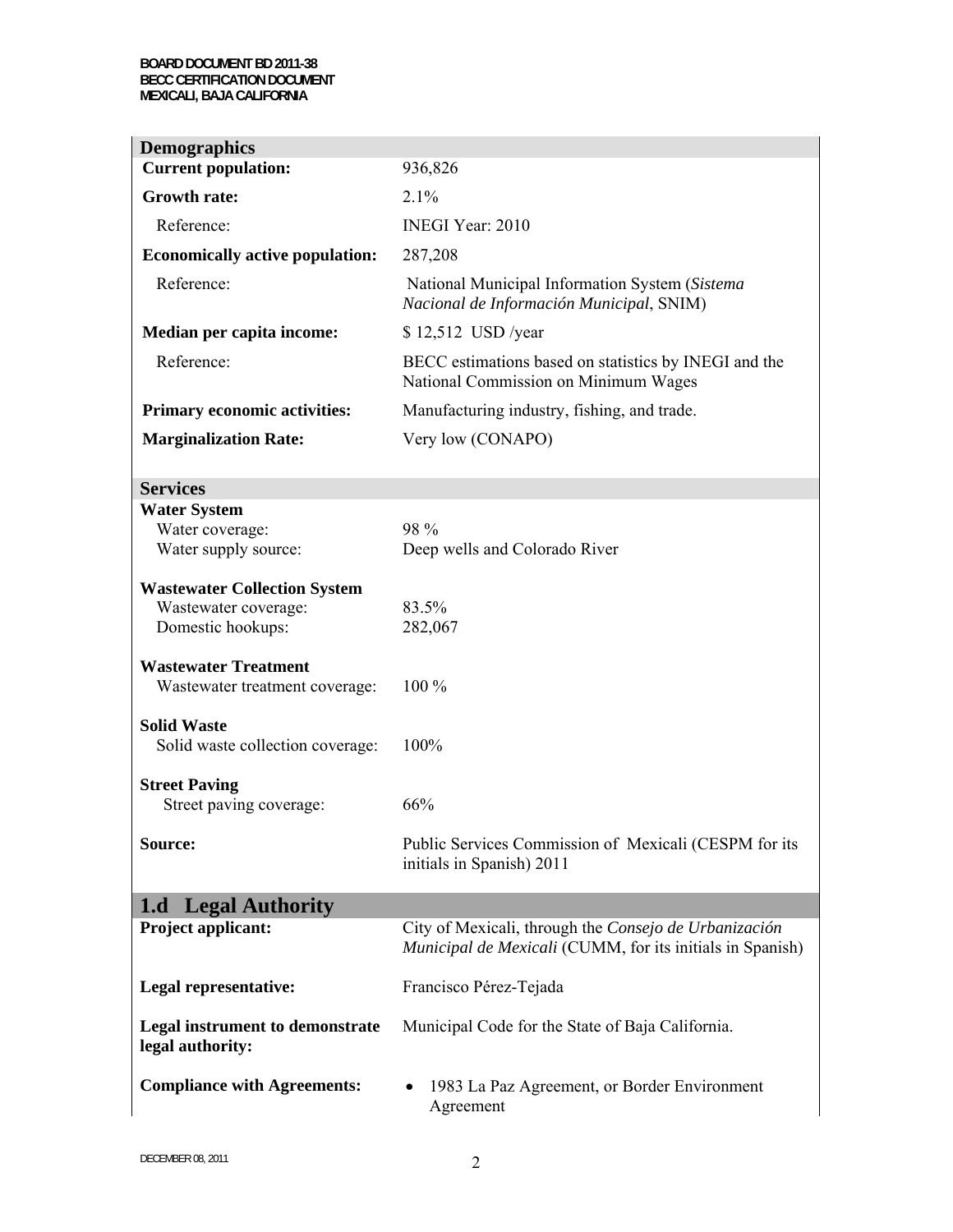|                                       | 1990 Integrated Border Environmental Plan (IBEP)<br>1994 North American Free Trade Agreement<br>(NAFTA)<br>Border 2012 Program                                                                                                                                                        |
|---------------------------------------|---------------------------------------------------------------------------------------------------------------------------------------------------------------------------------------------------------------------------------------------------------------------------------------|
| 1.e. Project Summary                  |                                                                                                                                                                                                                                                                                       |
| <b>Project Description and Scope:</b> | The project consists of paving existing unpaved roadways<br>in Mexicali, Baja California, using asphalt pavement.                                                                                                                                                                     |
| <b>Components:</b>                    | The scope of the project is as follows:                                                                                                                                                                                                                                               |
|                                       | • Paving $1,094,688$ m <sup>2</sup> of roadways, equivalent to<br>increasing street paving coverage from 66% to 70%<br>in the city's low income sub divisions.                                                                                                                        |
|                                       | The proposal includes construction tasks required for<br>the implementation of the project, including:<br>rehabilitation of water and wastewater collection<br>lines, construction of storm sewers as required, and<br>other tasks related to the project purpose.                    |
|                                       | • The proposed paving layout will be 100% asphalt<br>pavement.                                                                                                                                                                                                                        |
|                                       | The project will be executed over a period of three<br>years. The project initiated construction in the<br>beginning of 2011                                                                                                                                                          |
|                                       | The road paving study identified 33 sub divisions with the<br>most pressing road paving needs. The sectors with more<br>significant street paving issues are located primarily in low<br>income sub divisions, where approximately 50 percent of<br>the streets are unpaved roadways. |
| <b>Population Benefited:</b>          | 59,881 residents                                                                                                                                                                                                                                                                      |
| <b>Project Cost:</b>                  | \$631.6 million pesos                                                                                                                                                                                                                                                                 |
| <b>Project Map:</b>                   | The following figure shows the sub divisions of the city<br>that have been included in the street paving program.                                                                                                                                                                     |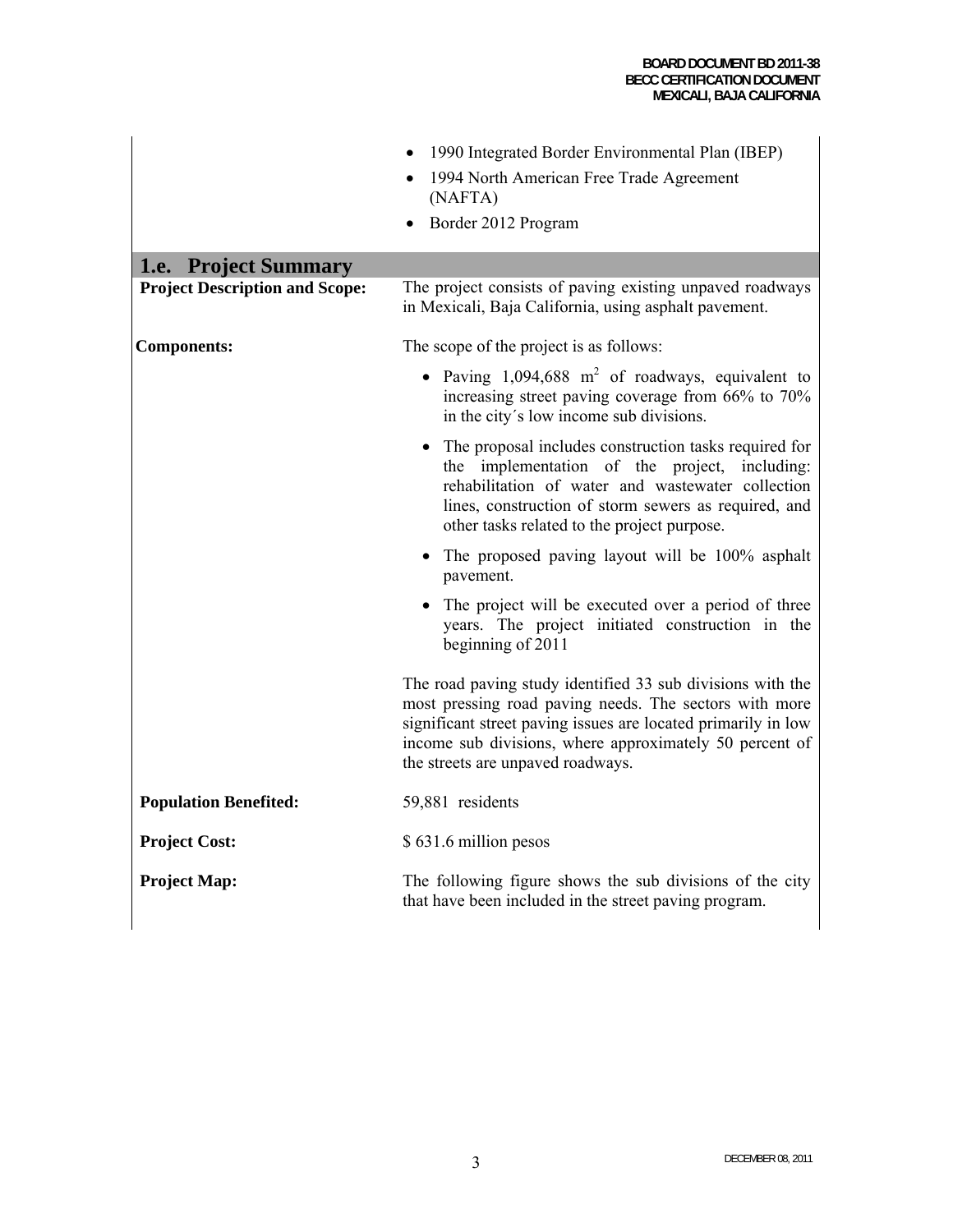

**Figure 2. Location of targeted paving areas in Mexicali, Baja California** 

**Project Justification:** The project is needed to reduce the concentration of  $PM_{10}$ particles in Mexicali. The neighboring Imperial County, California is designated as non-attainment area for  $PM_{10}$  and the conditions are classified as serious. In addition, strategies to reduce these pollutant influences from Mexicali have been targeted by the Baja California/California Air Quality group, which include promotion of the increased paving coverage in the community.

- The proposed tasks will immediately reduce the amount of suspended particles released by vehicular traffic on unpaved surfaces and disturbed by the gusty winds that frequently batter the city. These improvements are expected to contribute to a reduction in respiratory illnesses and allergies, which are common in the region.
- During the rainy season, the lack of pavement results in rain water pools forming on the surface of local roadways, which create environmental and health risks related vector- or water-borne related illness, primarily due to potential direct human contact with contaminated water.
- The project will also have a secondary effect by reducing the time required for travel by the average vehicle in the urban area, which will reduce the emission of combustion particles.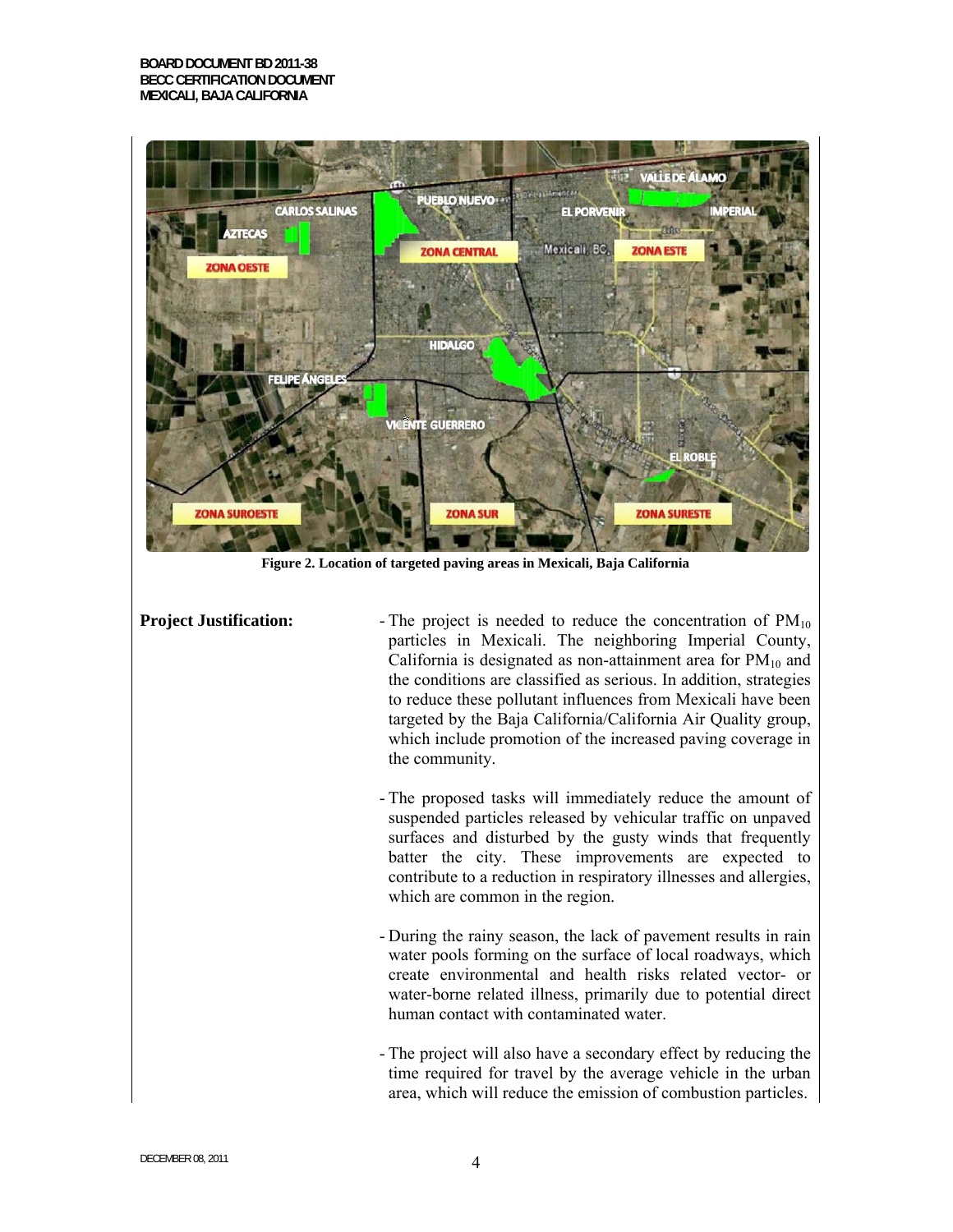$\mathbf{L}$ 

| <b>Project Need or Consequences</b><br>of the No Action Alternative: | - The City of Mexicali, Baja California, faces an air pollution<br>problem caused by suspended particles associated to the use<br>of vehicles on unpaved roadways, a condition that is<br>exacerbated by the action of prevailing winds.                                                                                                                                                                                                                                                                                                            |
|----------------------------------------------------------------------|-----------------------------------------------------------------------------------------------------------------------------------------------------------------------------------------------------------------------------------------------------------------------------------------------------------------------------------------------------------------------------------------------------------------------------------------------------------------------------------------------------------------------------------------------------|
|                                                                      | - The no-action alternative means that the problem associated<br>with dispersion of $PM_{10}$ into the atmosphere will be<br>aggravated, a situation that poses respiratory health problems<br>to area residents. Sustained exposure to particulate matter<br>that originates from vehicular fuel combustion and vehicular<br>traffic circulating on unpaved roadways causes eye and nose<br>irritation and an increase in respiratory problems. Street<br>paving is a proven strategy to reduce particulate matter<br>produced by vehicle traffic. |
|                                                                      | - Additionally, the opportunity to improve the conditions<br>influencing the non-attainment designation for $PM_{10}$ in<br>Imperial County will be affected as a consequence of the no<br>action alternative.                                                                                                                                                                                                                                                                                                                                      |
| <b>Prioritization Process</b><br>Category:                           | N/A                                                                                                                                                                                                                                                                                                                                                                                                                                                                                                                                                 |

### **Pending Issues:**

None.

#### **Criterion Summary:**

The project consists of paving roadways in Mexicali, Baja California using asphalt pavement, thus increasing street paving coverage from 66% to 70%. The project is defined as an air quality improvement effort. The project is located within the 100 km border area.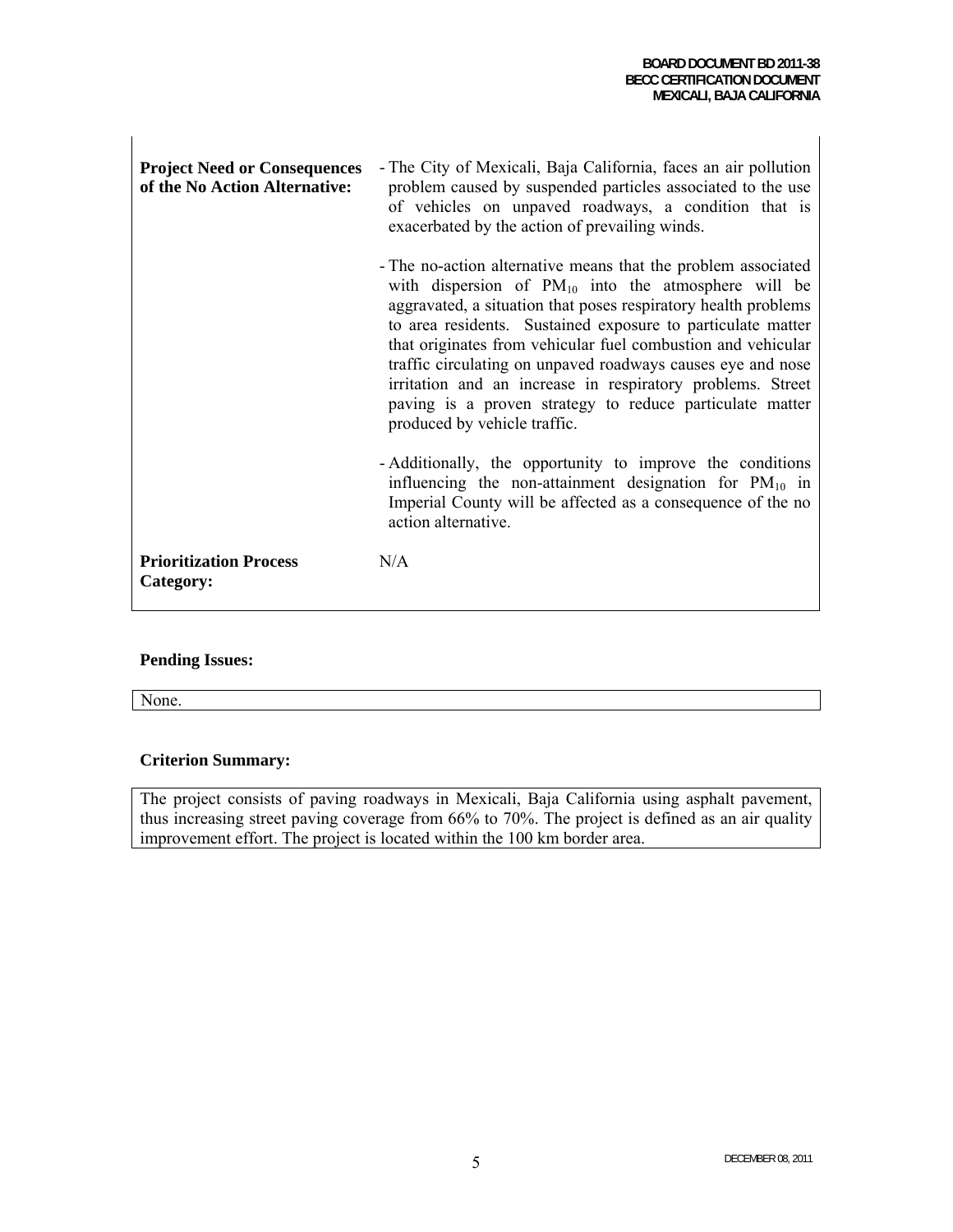## **2. Human Health and Environment**

## **2.a Compliance with Applicable Environmental and Cultural Resource Laws and Regulations**

| <b>Environmental and Public</b><br><b>Health Needs Addressed by</b><br>the Proposed Project:                 | The effects on human health directly related to prolonged<br>exposure to particulate matter (particles with a diameter of $10\mu m$ )<br>or less) are eyes and nose irritation, an increase in respiratory<br>illnesses, aggravation of asthma, a decrease in lung performance,<br>and an increase of symptoms related to respiratory problems. The<br>effects on human health are determined by the size of the<br>particles, according to their degree of penetration and their<br>permanence in the respiratory system. Most of the particles with a<br>diameter larger than $5 \mu m$ are deposited in the upper airways<br>(nose), windpipe and bronchial tubes. Particles with a smaller<br>diameter have a higher probability of being deposited in the<br>bronchi and pulmonary alveoli; therefore, smaller particles are<br>more harmful to human health. |
|--------------------------------------------------------------------------------------------------------------|--------------------------------------------------------------------------------------------------------------------------------------------------------------------------------------------------------------------------------------------------------------------------------------------------------------------------------------------------------------------------------------------------------------------------------------------------------------------------------------------------------------------------------------------------------------------------------------------------------------------------------------------------------------------------------------------------------------------------------------------------------------------------------------------------------------------------------------------------------------------|
|                                                                                                              | Beneficial environmental impacts that will result from the<br>project's implementation include a reduction in the concentration<br>of PM <sub>10</sub> particles in the Mexicali, with anticipated benefits to<br>communities in the neighboring Imperial County, California.<br>Failure to implement the project will continue aggravating the<br>problem of $PM_{10}$ particles being dispersed into the atmosphere.                                                                                                                                                                                                                                                                                                                                                                                                                                             |
| The Project Meets the<br><b>Following Applicable</b><br><b>Environmental Laws and</b><br><b>Regulations:</b> | Official Mexican Norm NOM-025-SSA1-1993 establishes the<br>maximum limits of $PM_{10}$ concentration in the environment,<br>necessary to protect public health. These limits are 50 $\mu$ g/m <sup>3</sup> as<br>the annual average for chronic exposure, and 120 $\mu$ g/m <sup>3</sup> over 24<br>hours once a year, in case of acute exposure. The proposed project<br>supports the ability to meet this air quality requirement.                                                                                                                                                                                                                                                                                                                                                                                                                               |
|                                                                                                              | Since these projects will be carried out within existing urban areas<br>and roadways, a consultation with the National Anthropology and<br>History Institute (INAH, in Spanish) is not required. Disturbances<br>of any cultural or historical resources are not anticipated;<br>however, should any cultural resources be found, construction<br>tasks will be deferred until an assessment is performed by the<br>INAH.                                                                                                                                                                                                                                                                                                                                                                                                                                          |
|                                                                                                              | 2.b Human Health and Environmental Impacts                                                                                                                                                                                                                                                                                                                                                                                                                                                                                                                                                                                                                                                                                                                                                                                                                         |

| <b>Human Health Impacts</b>                             |                                                                                                                             |  |
|---------------------------------------------------------|-----------------------------------------------------------------------------------------------------------------------------|--|
| <b>Direct and Indirect Benefits</b><br>to Human Health: | - The project will reduce air pollution.<br>- The project will help reduce respiratory illnesses.                           |  |
|                                                         | In 1996, the US Environmental Protection Agency (EPA)<br>published a document titled "Air Quality Criteria for Particulate" |  |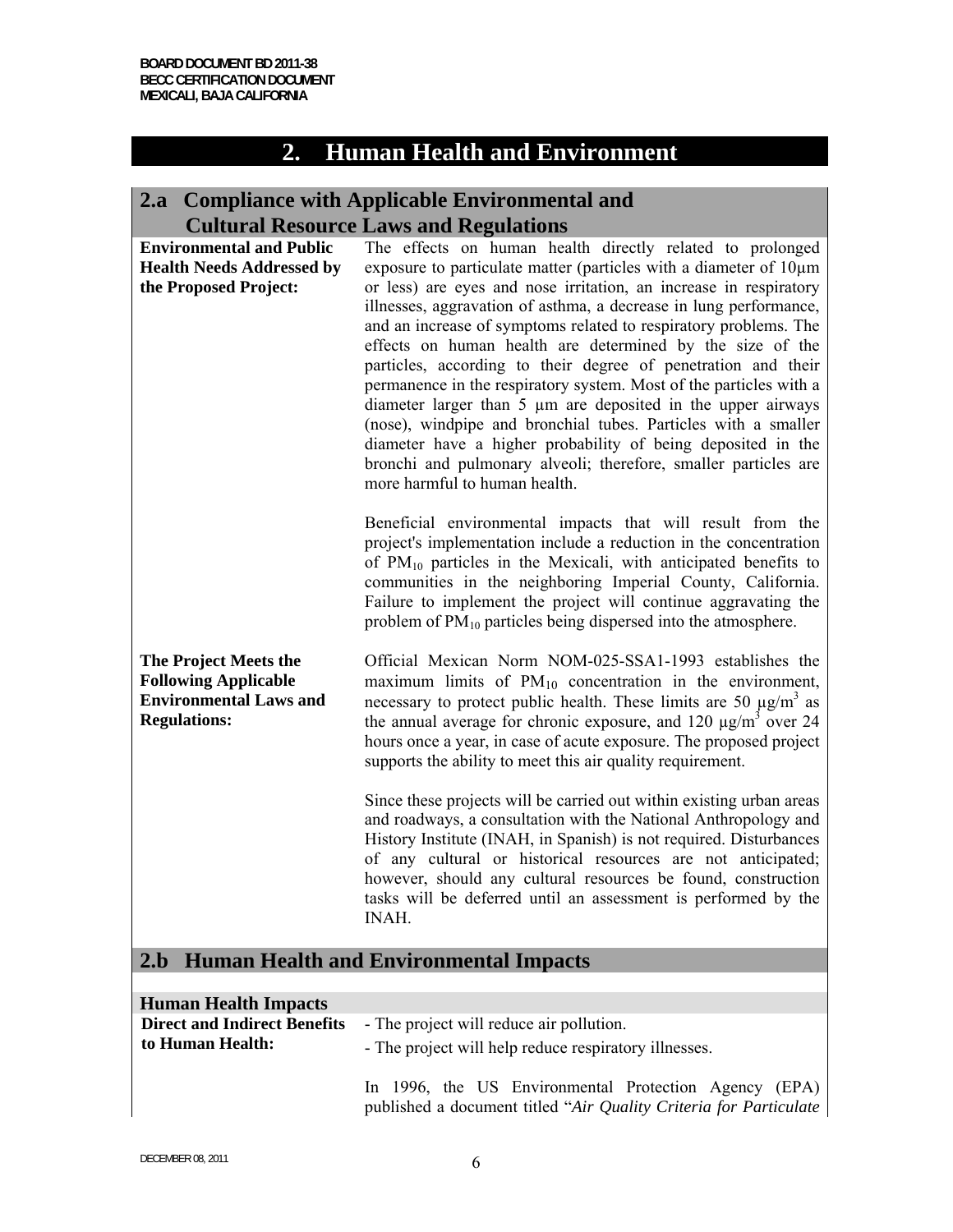*Matter*" (AQC PM) that discusses, among other aspects related to air pollution caused by suspended particles, various studies regarding the effects of said pollutants on human health. This document concludes that the vast majority of available epidemiological evidence suggests an increment in human mortality caused by short and long term exposure to particulate matter (PM) in the environment.

The document published by the EPA recognizes that the complexity of synergetic effects (association with other pollutants, particle size, source of the particulate matter, age and susceptibility of the exposed population, etc.) results in significant variations between the different studies on human exposure to atmospheric pollutants, including particulate matter. However, it concludes that said studies provide enough reasons to worry about the detectable effects on human health caused by the exposure to  $PM_{10}$  in the environment, even at levels below those established by the official norms.

**Health Statistics:** Although human health statistics for Baja California are limited, pursuant to information provided by Health Jurisdiction of the State of Baja California through the Epidemiological Services Coordinating Office, the agency is aware of a high incidence of diseases caused by acute respiratory infections.

> Health Jurisdiction of Baja California has reported the most frequent diseases identified in the State. Yearly incidence rates for respiratory diseases and intestinal infections have been prepared, based on a total of 936,826 residents in Mexicali and information generated by the epidemiological surveillance system during a three-year period (see table below). Said disorders are among the 10 main causes of disease in the municipality.

| Rate                                          | 2008                     | 2009                     | 2010                     |
|-----------------------------------------------|--------------------------|--------------------------|--------------------------|
| Incidence rate<br>for respiratory<br>diseases | 171 x 1,000<br>residents | 232 x 1,000<br>residents | 124 x 1,000<br>residents |
| Incidence rate<br>for intestinal<br>diseases  | 38 x 1,000<br>residents  | 34 x 1,000<br>residents  | 33 x 1,000<br>residents  |

Source: Health Jurisdiction of the State of Baja California, Secretariat of Health

Mexican Standard NOM-020-SSA1-1993 establishes that health risks associated to air pollutants are correlated to the time elapsed between the exposure and the onset of adverse effects in exposed individuals, and cause changes in pulmonary function that render affected individuals more susceptible to respiratory diseases and infections.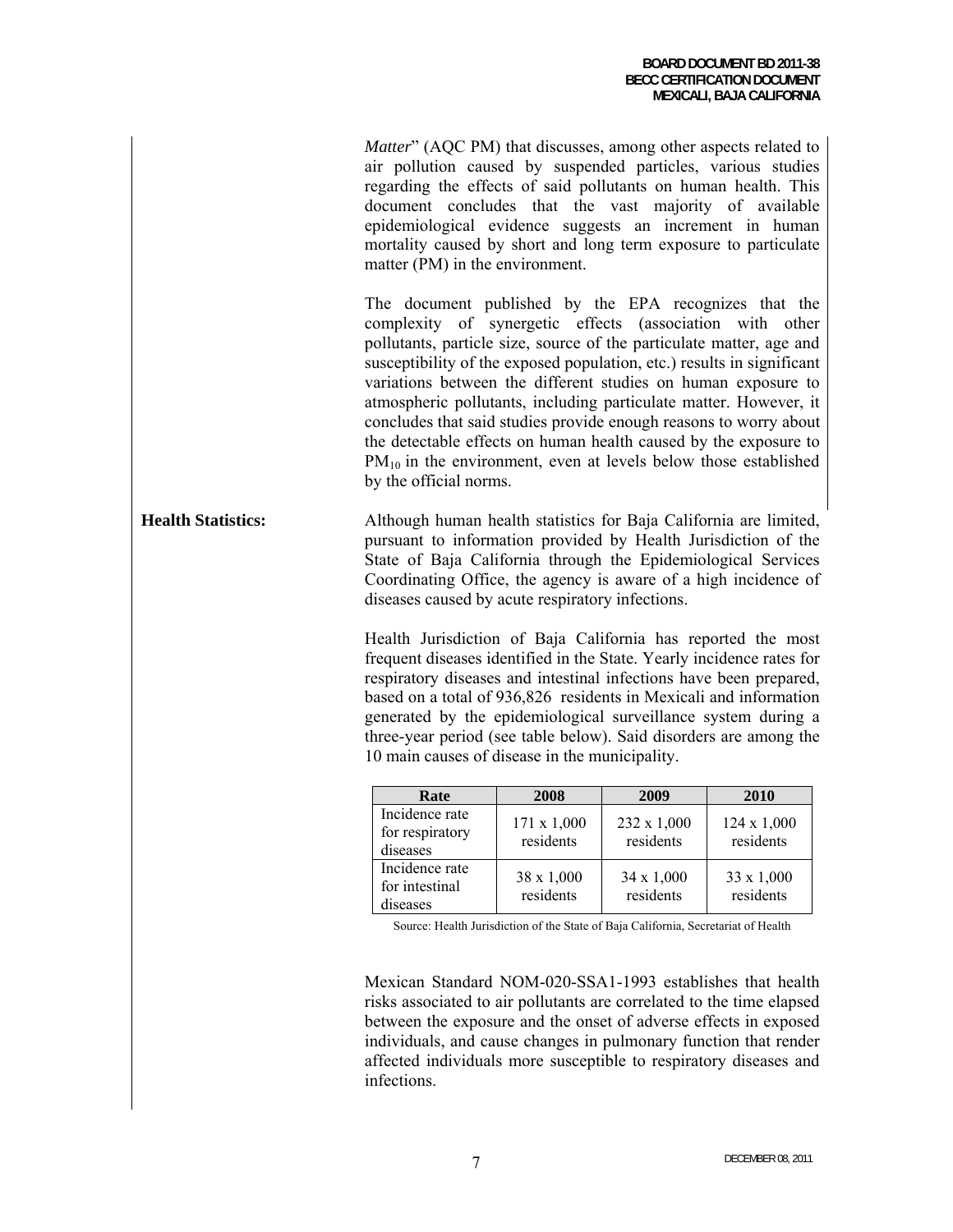| <b>Environmental Impacts</b>         |                                                                                                                                                                                                                                                                                                                                                                                                                                                                                                                                                               |
|--------------------------------------|---------------------------------------------------------------------------------------------------------------------------------------------------------------------------------------------------------------------------------------------------------------------------------------------------------------------------------------------------------------------------------------------------------------------------------------------------------------------------------------------------------------------------------------------------------------|
| <b>Direct and Indirect Benefits:</b> |                                                                                                                                                                                                                                                                                                                                                                                                                                                                                                                                                               |
| <b>Environmental Impacts:</b>        | The proposed tasks will immediately reduce the amount of<br>suspended particles released by vehicular traffic on unpaved<br>surfaces and disturbed by the gusty winds that frequently batter the<br>city. These improvements will help reduce respiratory system<br>illnesses and allergies, which are rather common in the region.                                                                                                                                                                                                                           |
|                                      | The project will also have a secondary effect by reducing the time<br>required for travel by the average vehicle in the urban area, which<br>will reduce the emission of combustion particles.                                                                                                                                                                                                                                                                                                                                                                |
|                                      | The project's anticipated negative impacts are temporary and will<br>occur during the development of paving tasks, due to the use of<br>heavy machinery, which may cause considerable dispersion of<br>$PM_{10}$ particles in the atmosphere, and other traffic control effects<br>causing interruptions in normal travel times or routes and could<br>cause increased vehicle idling times and related emissions. These<br>impacts are expected to be temporary. Once the streets are paved a<br>reduction of airborne $PM_{10}$ particles will be achieved. |
|                                      | It is important to mention that the area affected by the project is<br>located within the urban zone and therefore, no significant biotic<br>impacts are anticipated, as there are no sensible habitats or<br>ecosystems within the project area.                                                                                                                                                                                                                                                                                                             |
| <b>Mitigation Measures:</b>          | During the implementation of the project, measures will be taken<br>to mitigate these temporary effects by introducing the preventive<br>actions required by law, such as:                                                                                                                                                                                                                                                                                                                                                                                    |
|                                      | <b>Air and Noise</b><br>Site Preparation of the Areas to be Paved.                                                                                                                                                                                                                                                                                                                                                                                                                                                                                            |
|                                      | Minimize the emission of dust generated by vehicular<br>O<br>traffic by irrigating the area where work will be<br>performed.                                                                                                                                                                                                                                                                                                                                                                                                                                  |
|                                      | To comply with regulations regarding atmospheric<br>$\circ$<br>emissions caused by motor vehicles, all vehicles used in<br>the project will adhere to a scheduled maintenance<br>program.                                                                                                                                                                                                                                                                                                                                                                     |
|                                      | Noise emission caused by the circulation of motor<br>vehicles and the use of heavy machinery                                                                                                                                                                                                                                                                                                                                                                                                                                                                  |
|                                      | All vehicles operating must close their exhausts and<br>$\circ$<br>operate at a low speed around the work area.                                                                                                                                                                                                                                                                                                                                                                                                                                               |
|                                      | All machinery and equipment must comply with NOM-<br>O<br>080-STPS-1993, which establishes the maximum levels<br>of noise exposure for project workers.                                                                                                                                                                                                                                                                                                                                                                                                       |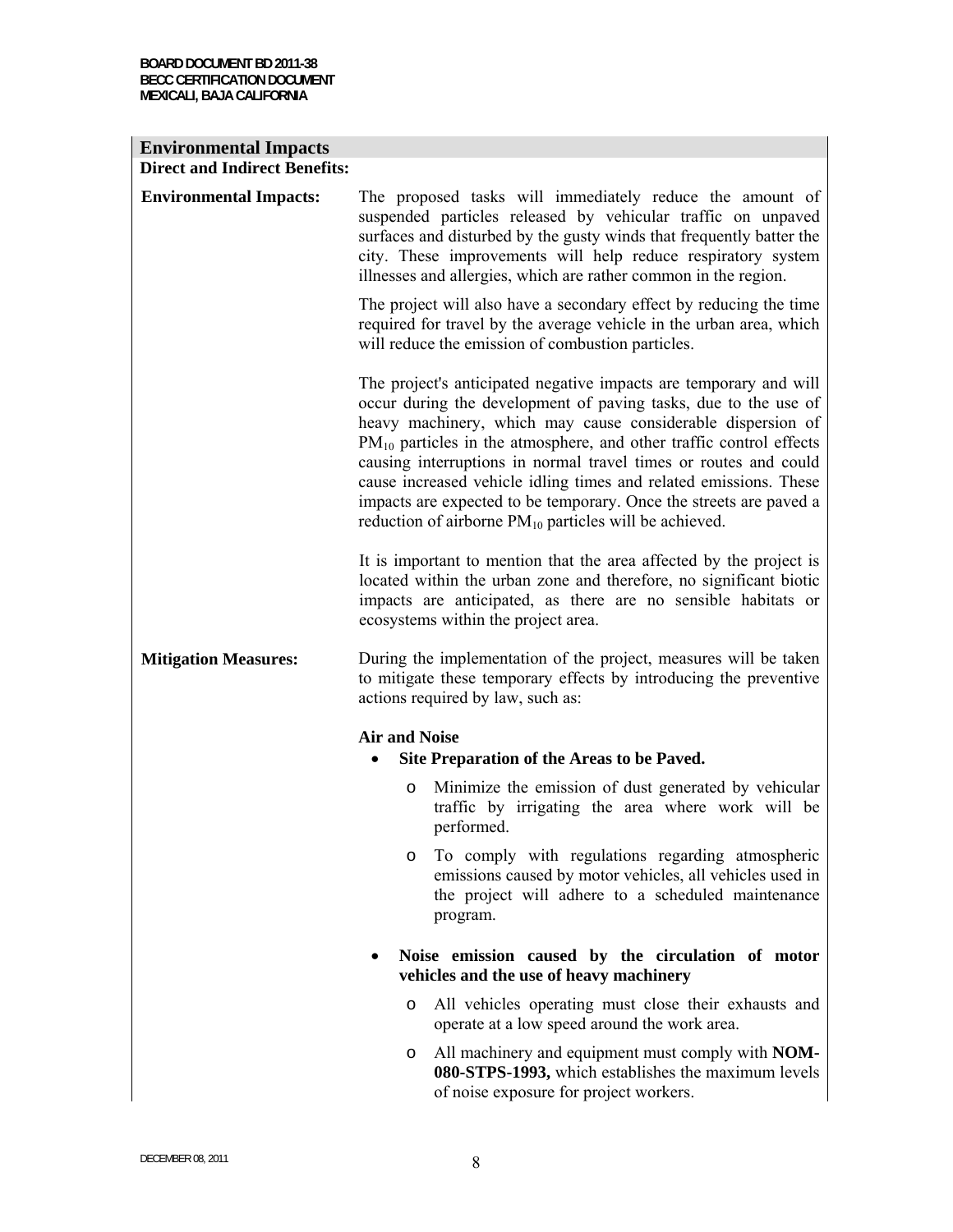o Avoid having more than two teams working simultaneously, work during the day, provide audio protection and persuade personnel exposed to noise to use protective equipment

#### **Water**

#### • **Site Preparation and Construction**

- o Wastewater collected in portable containers will be disposed of by an authorized company.
- o The use of water should be optimized during the duration of the project. Potable water will be obtained in containers from local suppliers.
- o Only raw water will be used for the different activities related to the project.
- o The water required during the construction stage should be obtained from a water tap provided by the Water and Wastewater Utility (CEPSM, in Spanish) or from any other source authorized by the National Water Commission (CONAGUA, in Spanish)

#### **Soils**

#### • **Construction**

- o Stone materials required for construction should be obtained, preferably, from authorized source providers.
- o Excavations will only be performed in areas previously defined by the project.
- o In-fill activities will be performed, preferably, with the material from the excavations whenever appropriate.
- o If it is necessary to extract any material for filling or any other activity from an area outside of the project, this location will be restored to avoid erosion and changes to drainage patterns, as well as to restore the cover of native plant species.

#### • **Handling Wastes**

- o All non-recyclable solid wastes must be disposed of according to applicable procedures and in facilities designated by the authorities for this purpose.
- o The work area will be cleaned periodically.
- o Bedding and compacting materials should be free of hazardous and non-hazardous wastes.
- o In order to avoid ground contamination generated by vehicles, machinery and equipment maintenance and oil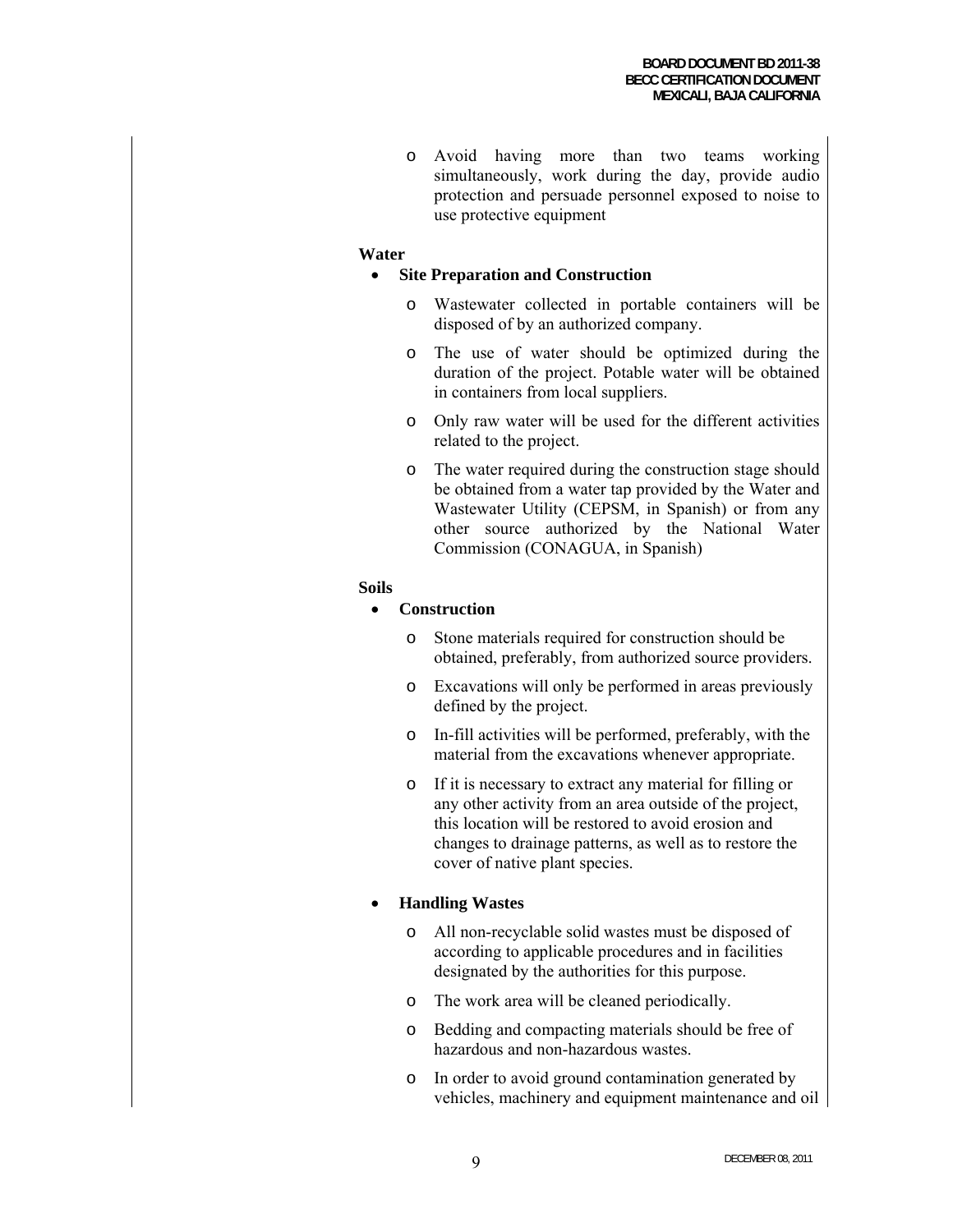change, these activities will be carried out in maintenance shops or in authorized facilities.

**Impacts:** The environmental impact resulting from the project will be positive overall. Street paving coverage will be increased, reducing thus environmental contamination and improving the quality of life of local residents by reducing the emission of airborne  $PM_{10}$ particles.

**Transboundary Impacts:**  Negative transboundary impacts are not anticipated by the implementation this project. In fact, positive environmental impacts in the neighboring Imperial County are anticipated from the project related to the pollutant reduction expected from the project. Reduction in PM<sub>10</sub> occurrences may assist Imperial County to improve the conditions influencing its designation as a non-attainment area for this pollutant.

#### **Formal Environmental Authorization**

| <b>Environmental</b>  | - Pursuant Chapter II, Article 5, Sections A through V of the     |
|-----------------------|-------------------------------------------------------------------|
| <b>Authorization:</b> | General Law on Ecological Equilibrium and Environmental           |
|                       | Protection regarding Environmental Impact Assessments, which      |
|                       | is applicable to the national territory and is regulated by the   |
|                       | Executive Branch Power through the Secretariat of the             |
|                       | Environment and Natural Resources (SEMARNAT), the                 |
|                       | proposed project is not required to obtain previous authorization |
|                       | from SEMARNAT with regard to its environmental impact.            |
|                       |                                                                   |

- Paving projects will be conducted in Subdivisions of the city of Mexicali. No significant environmental impacts or imbalances are anticipated. The project will not impact environmental components in an irreversible or relevant manner, inasmuch as the project does not require the removal of vegetation for the completion of road paving tasks, and the proposed construction area has already been impacted by anthropogenic activities
- The Secretariat of Urban Development, through its Office of Environmental Protection in Mexicali, issued Official Communication DEM/JI/1231/2011 to establish that the type of tasks proposed by this project do not require the submission of an environmental impact study.

### **Assessment of Project Benefits: Project Results Matrix Measurement of Project Results:**

| 1. Reduced harmful | <b>Objectives and Indicators</b> |
|--------------------|----------------------------------|
| emissions          | Reduction of $PM_{10}$ particles |
|                    | (Objective $\geq$ 15,587 Ton/yr) |
|                    | <b>Current Conditions</b>        |

Emission of  $PM_{10}$  particles = 16,808 Ton/yr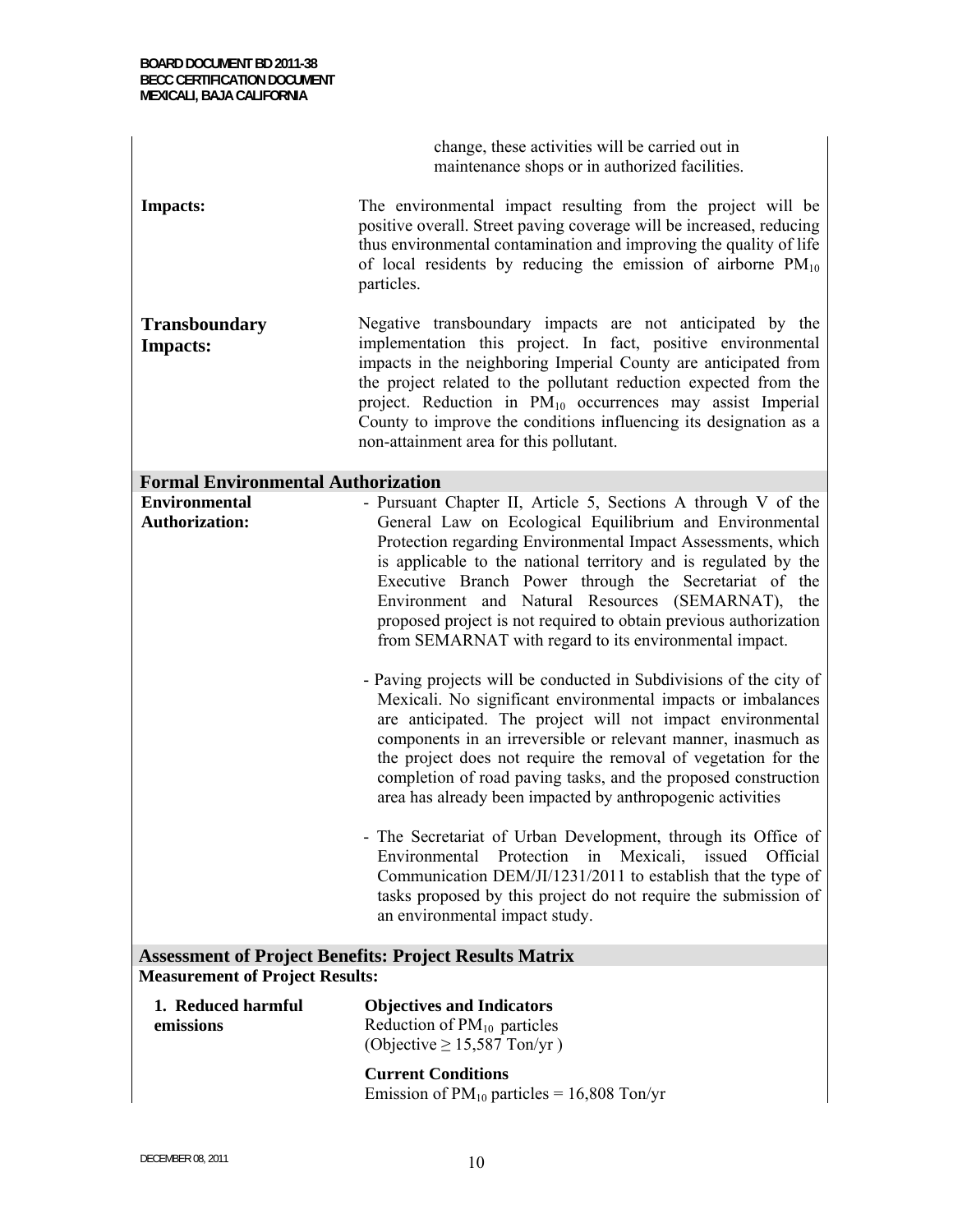|                                                                           | (AP-42 Calculation)                                                                                                                     |
|---------------------------------------------------------------------------|-----------------------------------------------------------------------------------------------------------------------------------------|
| 2. Reduced respiratory<br>disease incidence rates                         | <b>Objectives and Indicators</b><br>Reduction in incidence of acute respiratory diseases<br>(Objective $\leq$ 2010 baseline)            |
|                                                                           | <b>Current Conditions</b><br>Acute respiratory infections=12,446 cases per year                                                         |
| 3. Increased number of<br>residents with direct<br>access to payed roads: | <b>Objectives and Indicators</b><br>Increased number of residents with direct access to paved roads<br>$(Objective = 59,881$ residents) |
|                                                                           | <b>Current Conditions</b><br>Residents with direct access to paved roads $=0$                                                           |

#### **Pending Issues:**

None.

#### **Criterion Summary:**

The project addresses a major human health and environmental issue by reducing the amount of suspended particles released by vehicular traffic traveling on unpaved surfaces, a condition that has an impact on the increased rate of respiratory illnesses among the population.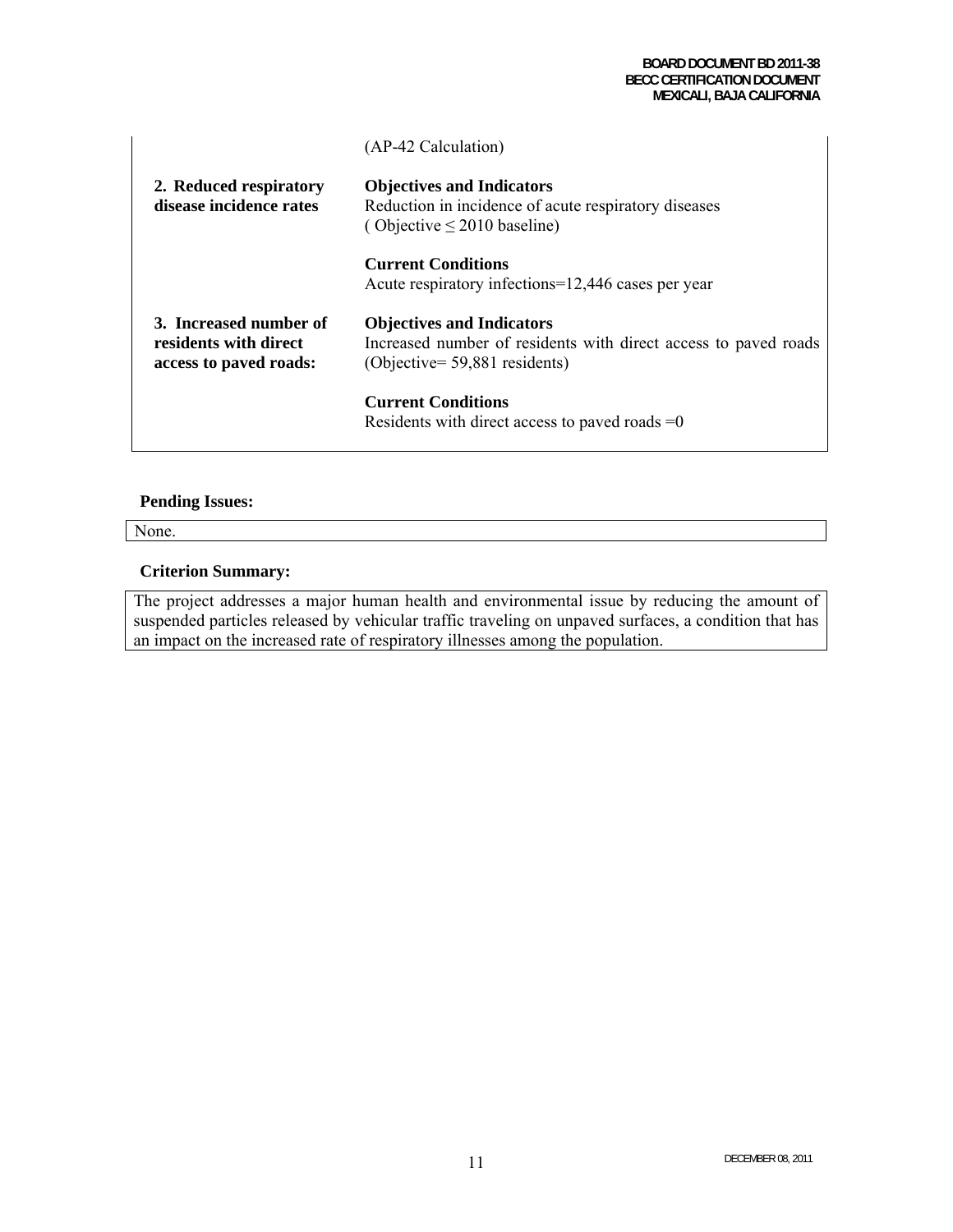# **3. Technical Feasibility**

## **3.a Technical Aspects**

| <b>Project Development Criteria</b> |                                                                                                                                                                                                                                                                                                                                                                                                                                                                                                                                                                                                                                                                                                                                                                                                                                                                                                                                                                                                                                                                                                                                                                                                                                                                                                                                                                                                                                         |
|-------------------------------------|-----------------------------------------------------------------------------------------------------------------------------------------------------------------------------------------------------------------------------------------------------------------------------------------------------------------------------------------------------------------------------------------------------------------------------------------------------------------------------------------------------------------------------------------------------------------------------------------------------------------------------------------------------------------------------------------------------------------------------------------------------------------------------------------------------------------------------------------------------------------------------------------------------------------------------------------------------------------------------------------------------------------------------------------------------------------------------------------------------------------------------------------------------------------------------------------------------------------------------------------------------------------------------------------------------------------------------------------------------------------------------------------------------------------------------------------|
| <b>Design Criteria:</b>             | The project was designed following standard engineering<br>practices and complies with the applicable Municipal Code.<br>There are standard street paving designs available that will be<br>used as the basis for developing the final designs for selected<br>streets.                                                                                                                                                                                                                                                                                                                                                                                                                                                                                                                                                                                                                                                                                                                                                                                                                                                                                                                                                                                                                                                                                                                                                                 |
| <b>Project Components:</b>          | <b>Asphalt Pavement</b>                                                                                                                                                                                                                                                                                                                                                                                                                                                                                                                                                                                                                                                                                                                                                                                                                                                                                                                                                                                                                                                                                                                                                                                                                                                                                                                                                                                                                 |
|                                     | The pavement will consists of a subgrade layer compacted at 95%<br>(Proctor Test) of its maximum dry density (MDD), finished to the<br>established design elevation. Over this layer, a 20-cm thick<br>granular base compacted at 100% (Proctor) of its MDD will be<br>installed; the above will be covered by a prime coat layer with a<br>type MC-70 asphalt emulsion at a rate of 1.3 $L/m^2$ . Before placing<br>the flexible pavement layer over the compacted base layer, a tack<br>coating of asphaltic emulsion MC-800 will be sprayed at a rate of<br>$0.5$ L /m <sup>2</sup> with a minimal penetration of 5 mm. Next an asphalt<br>concrete layer with a minimum thickness of 5 cm will be placed.<br>The mix used for this layer will be plant produced and have a<br>minimum compaction of 100% with a minimum stability of 800<br>Kg. and a flow not larger than 4 mm. (Marshall Test). The asphalt<br>mix must meet the volumetric rate established by the Secretariat<br>of Communication and Transportation, and contain the least<br>amount of impurities in order to satisfy spatial specifications. The<br>project also includes construction of curbs and gutters type "S".<br>The curb will be constructed of hydraulic concrete with a<br>minimum compressive strength of 180 Kg/cm <sup>2</sup> and placed over<br>the compacted base before the asphalt layer is applied, as shown<br>in the following figure. |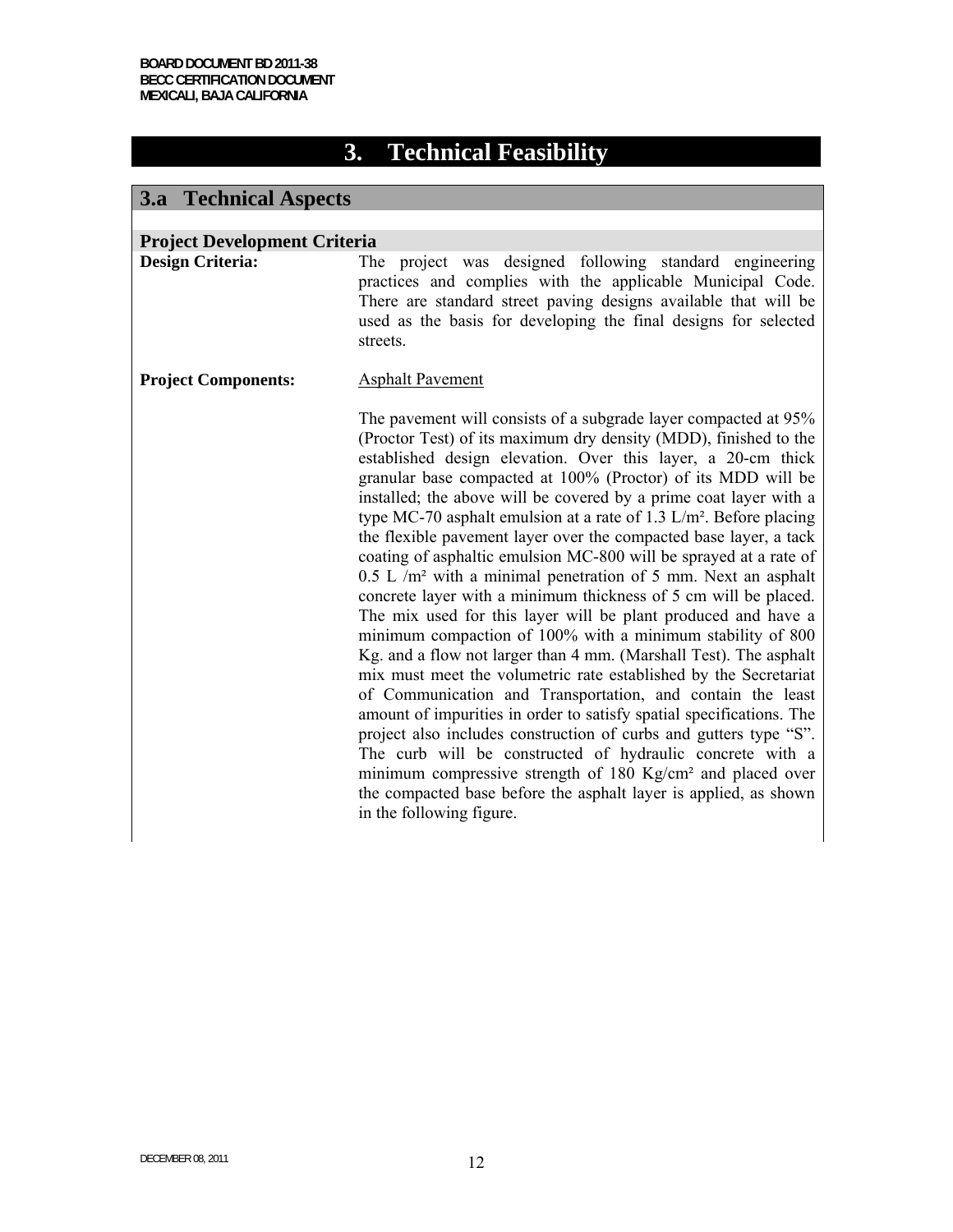| VARIABLE                           |                                                                                                                                                                                                                                                                                                                                                                                                                                                                                                                                              |  |  |  |  |
|------------------------------------|----------------------------------------------------------------------------------------------------------------------------------------------------------------------------------------------------------------------------------------------------------------------------------------------------------------------------------------------------------------------------------------------------------------------------------------------------------------------------------------------------------------------------------------------|--|--|--|--|
| √ARIABLE⇒                          | -VARIABLE-<br>VARIABLE<br>VARIABLE                                                                                                                                                                                                                                                                                                                                                                                                                                                                                                           |  |  |  |  |
| SIDEWALK                           | <b>CURB</b><br><b>GRADELINE</b><br><b>SEE DETAIL</b><br>$-$ BASE                                                                                                                                                                                                                                                                                                                                                                                                                                                                             |  |  |  |  |
|                                    | SUB-BASE<br>SUBGRADE<br>EARTH-FILL TREATMENT                                                                                                                                                                                                                                                                                                                                                                                                                                                                                                 |  |  |  |  |
|                                    | NATURAL TERRAIN                                                                                                                                                                                                                                                                                                                                                                                                                                                                                                                              |  |  |  |  |
| <b>Other Design Criteria:</b>      | The project also includes trace and leveling of curbs and the<br>manufacturing of hydraulic concrete curbs, as well as all the<br>construction tasks required for the implementation of the<br>proposed project, including: rehabilitation of water<br>and<br>wastewater collection lines, construction of curb and gutter, as<br>required, and other tasks related to the project purpose.                                                                                                                                                  |  |  |  |  |
|                                    | The geometric design of roadways will incorporate the<br>installation of a minimum 2% transverse slope (crown) towards<br>the center of the street that will convey runoffs to the shoulders,<br>Manholes will be built above the runoff level to prevent water<br>from infiltrating the sewage system. Manholes that are not<br>located at the pavement crown will need to be elevated at the<br>runoff level and sealed to prevent infiltration of rainwater. The<br>design will incorporate slope and surface runoff control<br>measures. |  |  |  |  |
| <b>Appropriate Technology</b>      |                                                                                                                                                                                                                                                                                                                                                                                                                                                                                                                                              |  |  |  |  |
| <b>Assessment of Alternatives:</b> | Roadways to be paved were selected according to the following<br>criteria:                                                                                                                                                                                                                                                                                                                                                                                                                                                                   |  |  |  |  |
|                                    | Roadways that provide access to low income<br>subdivisions (colonias)                                                                                                                                                                                                                                                                                                                                                                                                                                                                        |  |  |  |  |
|                                    | Roadways with secondary traffic                                                                                                                                                                                                                                                                                                                                                                                                                                                                                                              |  |  |  |  |
|                                    | Roadways that were approved by the neighborhood<br>associations.                                                                                                                                                                                                                                                                                                                                                                                                                                                                             |  |  |  |  |
|                                    | Asphalt concrete was considered as options for roadway paving.<br>Asphalt pavement was considered for secondary streets with less<br>vehicular traffic. Additionally, based on the cost of the pavement,<br>the city chose to use flexible pavement (asphalt pavement), as<br>established by the roadway study conducted by the City.                                                                                                                                                                                                        |  |  |  |  |
|                                    | The project applicant has established coordination with the                                                                                                                                                                                                                                                                                                                                                                                                                                                                                  |  |  |  |  |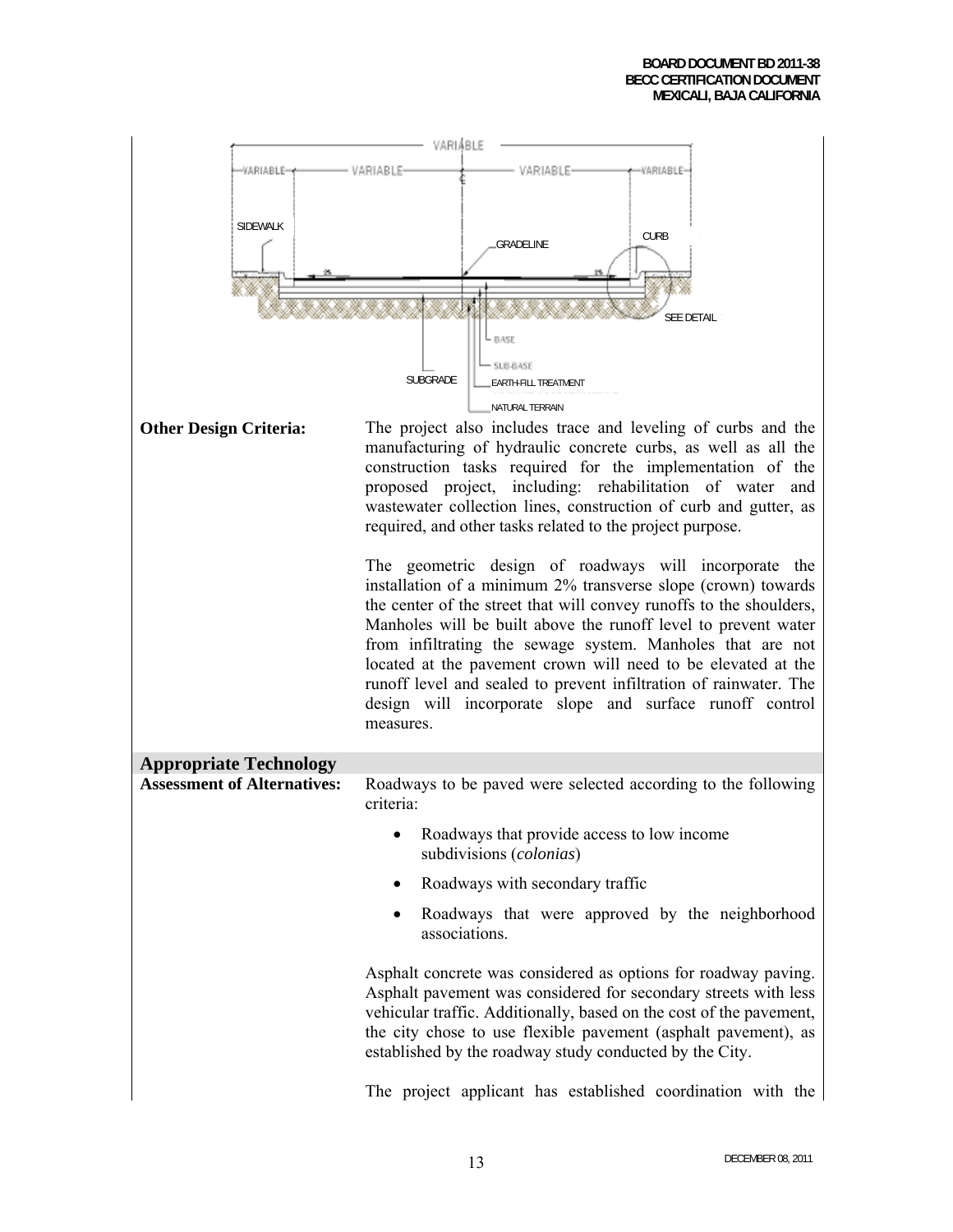|                                               | Municipal Water and Wastewater Commission (CESPM) to<br>ensure that water and wastewater collection services have been<br>introduced in streets selected for paving. A design plan that<br>outlines the proposed construction schedule is available.                                                                                                                                                                                                                                                                                                                                                                            |                                                                                                                                                                                                                                                                                                                                              |                                                                  |  |  |
|-----------------------------------------------|---------------------------------------------------------------------------------------------------------------------------------------------------------------------------------------------------------------------------------------------------------------------------------------------------------------------------------------------------------------------------------------------------------------------------------------------------------------------------------------------------------------------------------------------------------------------------------------------------------------------------------|----------------------------------------------------------------------------------------------------------------------------------------------------------------------------------------------------------------------------------------------------------------------------------------------------------------------------------------------|------------------------------------------------------------------|--|--|
| <b>Property and Right-of-Way Requirements</b> |                                                                                                                                                                                                                                                                                                                                                                                                                                                                                                                                                                                                                                 |                                                                                                                                                                                                                                                                                                                                              |                                                                  |  |  |
| <b>Requirements:</b>                          |                                                                                                                                                                                                                                                                                                                                                                                                                                                                                                                                                                                                                                 | The proposed street paving project will be developed within the<br>urban area and existing rights-of-way; therefore, no additional<br>land or rights-of-way need to be purchased by the City, which<br>has municipal jurisdiction over the project. Additionally, no land<br>use changes will be made in the areas required for the project. |                                                                  |  |  |
|                                               |                                                                                                                                                                                                                                                                                                                                                                                                                                                                                                                                                                                                                                 | During the project's implementation, the City of Mexicali,<br>through its Department of Public Works, will oversee the<br>execution of the proposed construction tasks.                                                                                                                                                                      |                                                                  |  |  |
| <b>Project Tasks and Timelines</b>            |                                                                                                                                                                                                                                                                                                                                                                                                                                                                                                                                                                                                                                 |                                                                                                                                                                                                                                                                                                                                              |                                                                  |  |  |
| <b>Project Timeline:</b>                      |                                                                                                                                                                                                                                                                                                                                                                                                                                                                                                                                                                                                                                 | project in three years, with tasks initiated in 2011.                                                                                                                                                                                                                                                                                        | The city anticipates completing the construction of the proposed |  |  |
|                                               | Year                                                                                                                                                                                                                                                                                                                                                                                                                                                                                                                                                                                                                            | Sub divisions                                                                                                                                                                                                                                                                                                                                | <b>Quantity Paved m2</b>                                         |  |  |
|                                               | 2011                                                                                                                                                                                                                                                                                                                                                                                                                                                                                                                                                                                                                            | 10                                                                                                                                                                                                                                                                                                                                           | 331,687                                                          |  |  |
|                                               | 2012                                                                                                                                                                                                                                                                                                                                                                                                                                                                                                                                                                                                                            | 15                                                                                                                                                                                                                                                                                                                                           | 446,490                                                          |  |  |
|                                               | 2013                                                                                                                                                                                                                                                                                                                                                                                                                                                                                                                                                                                                                            | 8                                                                                                                                                                                                                                                                                                                                            | 316,511                                                          |  |  |
| <b>3.b</b> Management and Operations          |                                                                                                                                                                                                                                                                                                                                                                                                                                                                                                                                                                                                                                 |                                                                                                                                                                                                                                                                                                                                              |                                                                  |  |  |
| <b>Project Management</b>                     |                                                                                                                                                                                                                                                                                                                                                                                                                                                                                                                                                                                                                                 |                                                                                                                                                                                                                                                                                                                                              |                                                                  |  |  |
| <b>Resources:</b>                             | The Project will be managed by the Municipality of Mexicali<br>through the Consejo de Urbanización Municipal de Mexicali<br>(CUMM), which is the municipal entity that participates in the<br>development and implementation of plans and projects for<br>urbanization and growth, and is responsible to coordinate the<br>participation of federal, state, private and public agencies in the<br>development and improvement of urban areas in Mexicali. Once<br>the project is completed, the Municipality, through its Public<br>Works Department, will be in charge of the operation and<br>maintenance of the paved areas. |                                                                                                                                                                                                                                                                                                                                              |                                                                  |  |  |
| <b>Operation and Maintenance</b>              |                                                                                                                                                                                                                                                                                                                                                                                                                                                                                                                                                                                                                                 |                                                                                                                                                                                                                                                                                                                                              |                                                                  |  |  |
| <b>Organization:</b>                          | The Mexicali Department of Public Works has a Director,<br>Assistant Director, Unit Managers and trained personnel to<br>operate and maintain the system. Additionally, the city has<br>available specialized personnel to provide technical support.                                                                                                                                                                                                                                                                                                                                                                           |                                                                                                                                                                                                                                                                                                                                              |                                                                  |  |  |
| <b>Operation Plan:</b>                        | The Services and Public Works Law requires the Department of<br>Public Works to have an Operations Manual to provide<br>maintenance to existing and future paved streets. A specific<br>Operation and Maintenance Plan will be developed prior to the<br>completion of paving tasks.                                                                                                                                                                                                                                                                                                                                            |                                                                                                                                                                                                                                                                                                                                              |                                                                  |  |  |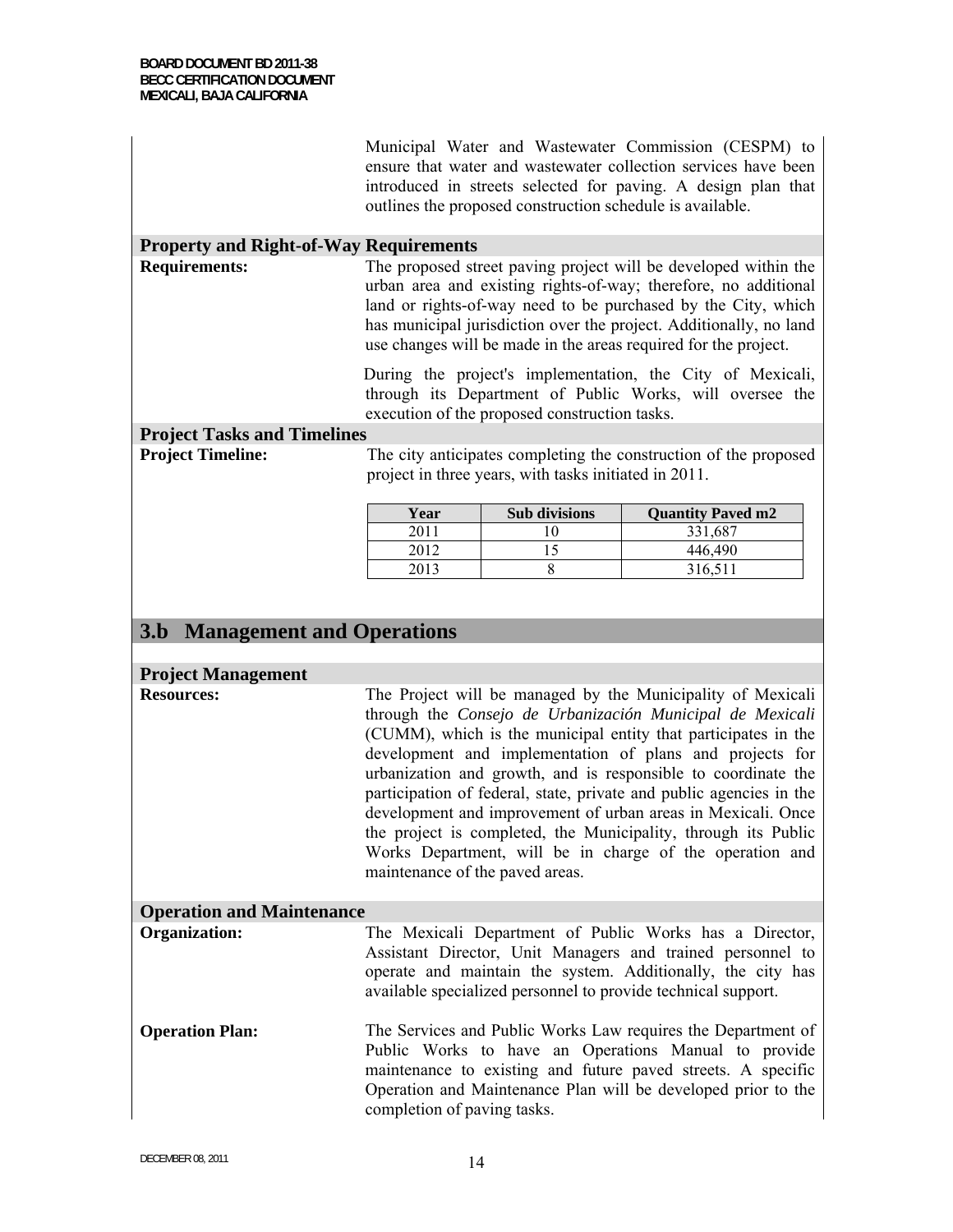| Permits, licenses, and other<br>regulatory requirements: | The project was designed following standard engineering<br>practices and complies with the applicable Municipal Code.<br>There are standard street paving designs available that will be<br>used as the basis for developing the final designs for selected<br>streets. As previously mentioned, only asphalt will be used for<br>the project. |
|----------------------------------------------------------|------------------------------------------------------------------------------------------------------------------------------------------------------------------------------------------------------------------------------------------------------------------------------------------------------------------------------------------------|
| <b>Reviewing Agencies:</b>                               | Municipal administration of Mexicali 2010-2013                                                                                                                                                                                                                                                                                                 |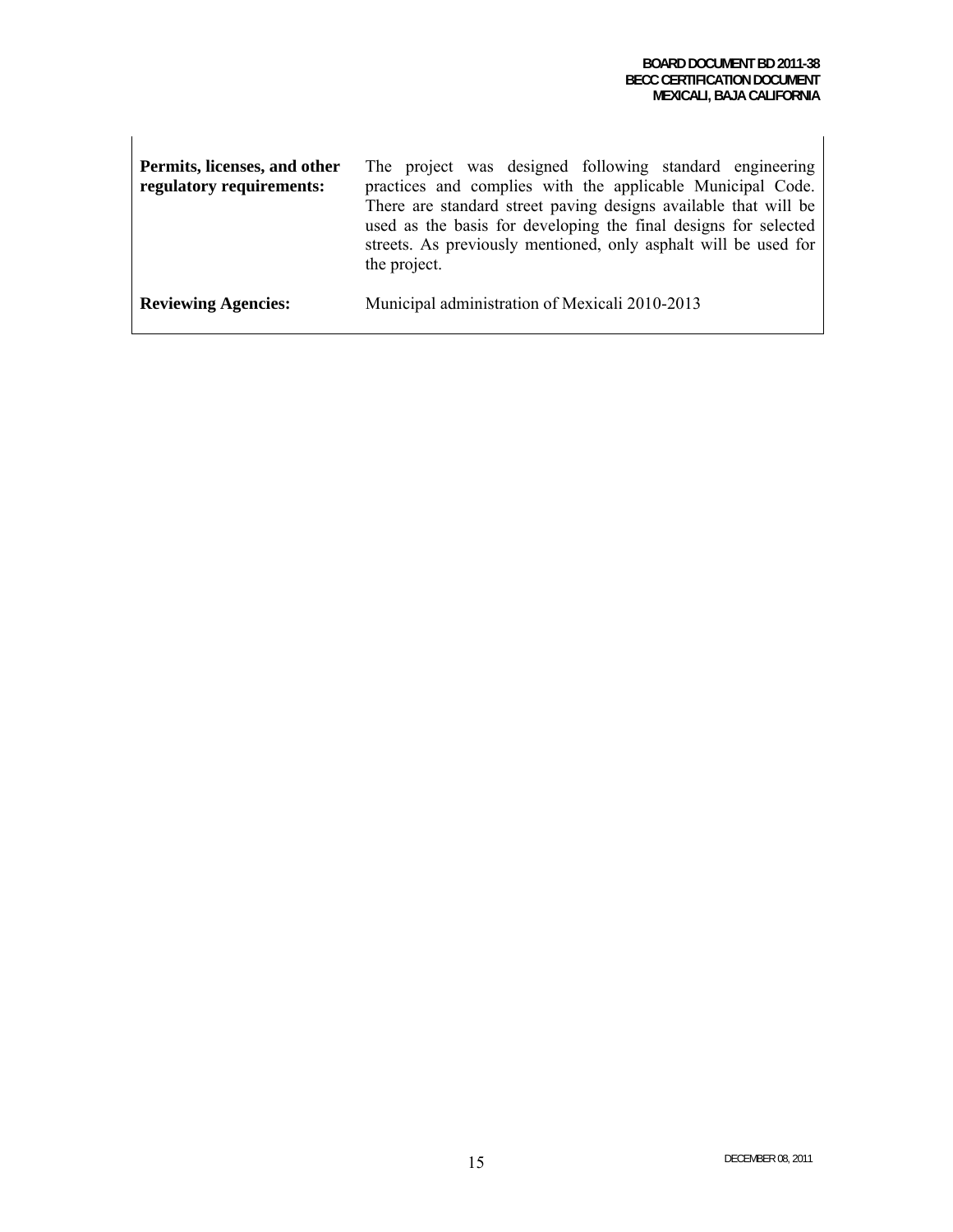#### **Pending Issues:**

None.

### **Criterion Summary:**

A review of alternatives was developed to determine which roadways would be paved. Asphalt pavement was considered for secondary streets with less traffic.

The project was designed following standard engineering practices.

The project applicant has established coordination with the Municipal Water and Wastewater Commission (CESPM, in Spanish) to ensure that water and wastewater collection services have been introduced in streets selected for paving.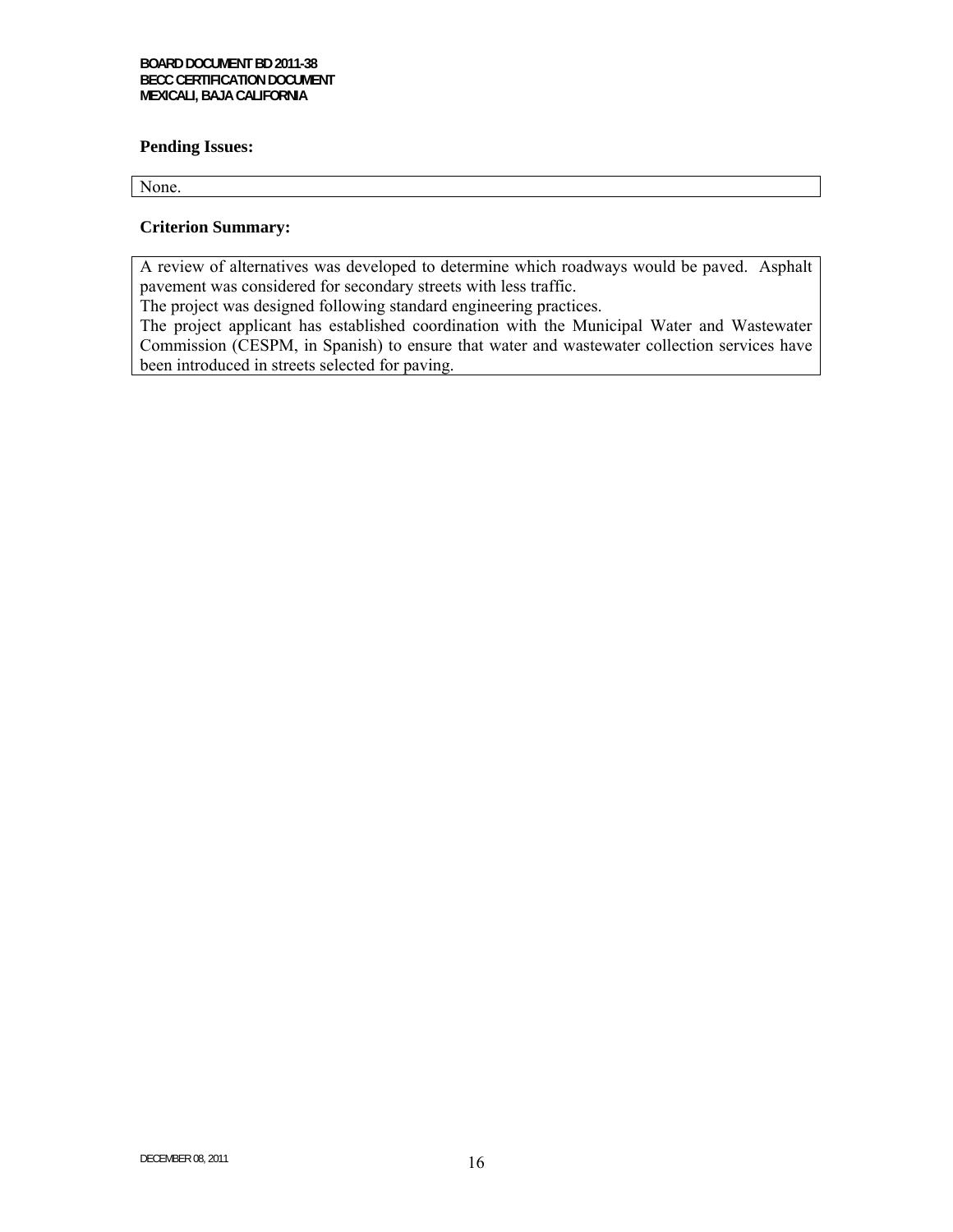# **4. Financial Feasibility**

## **4.a Proof of Financial Feasibility**

| <b>Financial Conditions</b> |                                                                                                                                   |                                                                                                                                                                                                                                                                                                                                                                                                                                                               |                              |               |  |
|-----------------------------|-----------------------------------------------------------------------------------------------------------------------------------|---------------------------------------------------------------------------------------------------------------------------------------------------------------------------------------------------------------------------------------------------------------------------------------------------------------------------------------------------------------------------------------------------------------------------------------------------------------|------------------------------|---------------|--|
|                             | <b>Information submitted:</b>                                                                                                     | CUMM's 2006-2010 financial statements.                                                                                                                                                                                                                                                                                                                                                                                                                        |                              |               |  |
|                             | <b>Financial Analysis Results:</b>                                                                                                | CUMM's financial statements show a reasonable financial<br>position and, based on NADB conservative assumptions should<br>be able to generate the sufficient net operating cash to cover<br>current debt, and the projected obligations under this proposed<br>loan. The Municipality of Mexicali will guaranty CUMM's<br>financial obligations under this loan in case the entity fails to<br>reach the revenue required, pledging its Federal tax revenues. |                              |               |  |
|                             | Project Costs, Financial Structure and other plans for Capital Investments                                                        |                                                                                                                                                                                                                                                                                                                                                                                                                                                               |                              |               |  |
|                             | Pavement of 1,094,688 $m2$ of dirt roads to improve air quality,<br>Item:<br>increase paving coverage in low income subdivisions. |                                                                                                                                                                                                                                                                                                                                                                                                                                                               |                              |               |  |
|                             | <b>MX \$631.6 million</b><br><b>Final Cost:</b>                                                                                   |                                                                                                                                                                                                                                                                                                                                                                                                                                                               |                              |               |  |
| <b>Financial Structure:</b> |                                                                                                                                   |                                                                                                                                                                                                                                                                                                                                                                                                                                                               |                              |               |  |
|                             |                                                                                                                                   |                                                                                                                                                                                                                                                                                                                                                                                                                                                               |                              |               |  |
|                             | <b>Source</b>                                                                                                                     | <b>Type</b>                                                                                                                                                                                                                                                                                                                                                                                                                                                   | Amount<br>(Million MX pesos) | $\frac{0}{0}$ |  |
|                             | <b>NADB</b>                                                                                                                       | Loan                                                                                                                                                                                                                                                                                                                                                                                                                                                          | \$150.0                      | 23.8          |  |
|                             | Municipality of Mexicali                                                                                                          | Budgetary revenue                                                                                                                                                                                                                                                                                                                                                                                                                                             | \$160.5                      | 25.4          |  |
|                             | State of Baja California                                                                                                          | <b>Subsidies</b>                                                                                                                                                                                                                                                                                                                                                                                                                                              | \$321.1                      | 50.8          |  |
|                             | <b>Total:</b>                                                                                                                     |                                                                                                                                                                                                                                                                                                                                                                                                                                                               | \$631.6                      | 100.0         |  |
|                             |                                                                                                                                   |                                                                                                                                                                                                                                                                                                                                                                                                                                                               |                              |               |  |
|                             | <b>Primary Source of Revenue:</b><br><b>Source of Revenue:</b>                                                                    | CUMM's revenues and Mexicali's Federal tax revenue as an<br>alternative source of payment.                                                                                                                                                                                                                                                                                                                                                                    |                              |               |  |
|                             |                                                                                                                                   |                                                                                                                                                                                                                                                                                                                                                                                                                                                               |                              |               |  |
|                             | <b>4.b Legal Considerations:</b><br><b>Project Management:</b>                                                                    | The project will be managed directly by the CUMM, which has<br>the legal and technical capacity to implement the Project.                                                                                                                                                                                                                                                                                                                                     |                              |               |  |

### **Pending Issues:**

None.

#### **Criterion Summary:**

None.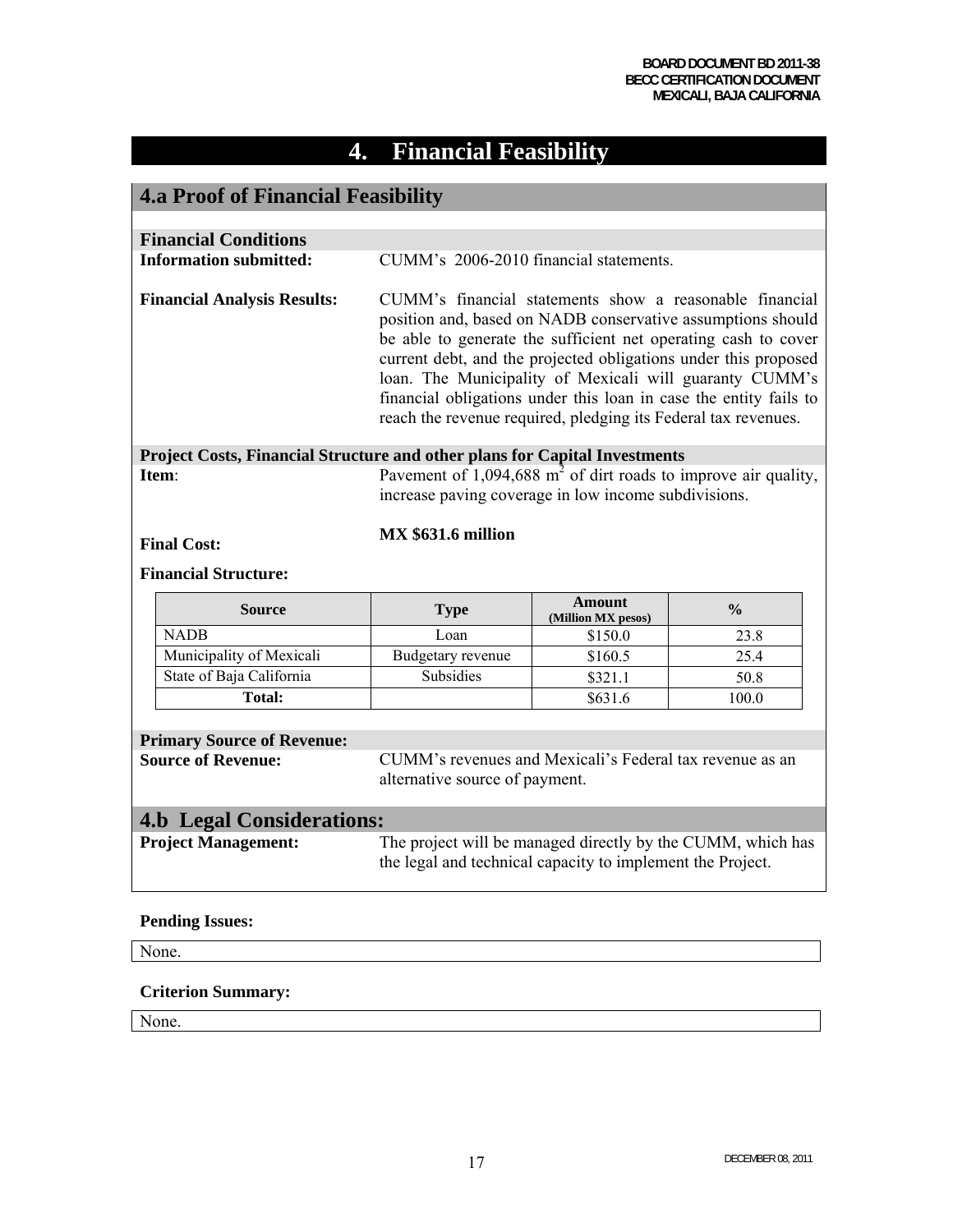# **5. Public Participation**

| 5.a Community Environmental Infrastructure Projects – Community-<br>wide impact |                                                                                                                                                                                                                                                                                                                                                                                                                                                                                              |                     |                                                                                                                                                                             |  |
|---------------------------------------------------------------------------------|----------------------------------------------------------------------------------------------------------------------------------------------------------------------------------------------------------------------------------------------------------------------------------------------------------------------------------------------------------------------------------------------------------------------------------------------------------------------------------------------|---------------------|-----------------------------------------------------------------------------------------------------------------------------------------------------------------------------|--|
|                                                                                 |                                                                                                                                                                                                                                                                                                                                                                                                                                                                                              |                     |                                                                                                                                                                             |  |
| <b>Steering Committee</b>                                                       |                                                                                                                                                                                                                                                                                                                                                                                                                                                                                              |                     |                                                                                                                                                                             |  |
| <b>Date of Establishment:</b>                                                   | The project sponsor, as an existing practice, established a<br>neighborhood committee for projects to be completed with this<br>paving program. To date, the Secretariat of Social Development<br>has established 6 of such committees related to the investments<br>proposed with this project, which have been formally installed.<br>These committees have available their bylaws, records of<br>attendance and administration of oath to committee members,<br>agreements, and comments. |                     |                                                                                                                                                                             |  |
| <b>Steering Committee</b><br><b>Members:</b>                                    | Steering Committees have been established according to the<br>following structure:<br>-Chairperson<br>-Secretary<br>-Treasurer<br>-Deputy Chairperson<br>-Deputy Secretary<br>-Deputy Treasurer                                                                                                                                                                                                                                                                                              |                     |                                                                                                                                                                             |  |
| Date of Approval of Public<br><b>Participation Plan:</b>                        | BECC closely reviewed and validated the existing public<br>outreach practices and activities specific to the project with the<br>Secretariat of Social Development and concluded that the efforts<br>met the intent of a public participation plan.                                                                                                                                                                                                                                          |                     |                                                                                                                                                                             |  |
| <b>Public Access to Project</b><br><b>Information:</b>                          | Technical and financial information on each of the proposed<br>projects is made available to the public for review through the<br>neighborhood committees, workshops, bus stops, community<br>centers, etc. The committees, with assistance from the project<br>sponsor prepared a project fact sheet. In addition, project<br>information is available at :                                                                                                                                 |                     |                                                                                                                                                                             |  |
|                                                                                 | <b>Site/Hours</b>                                                                                                                                                                                                                                                                                                                                                                                                                                                                            | <b>Contact/Tel.</b> | <b>Address/Municipality</b>                                                                                                                                                 |  |
|                                                                                 | Mexicali Municipal<br>Council of<br>Urbanization<br>(CUMM)                                                                                                                                                                                                                                                                                                                                                                                                                                   | $(686)$ 551-9575    | Plaza Azteca, Calz.<br>Justo Sierra 1700-7<br>Mexicali, BC                                                                                                                  |  |
| <b>Additional Outreach</b><br><b>Activities:</b>                                |                                                                                                                                                                                                                                                                                                                                                                                                                                                                                              |                     | A local media outlet published a feature on paving service<br>coverage. The launching of the "Urbanization of Roads"<br>program was published on February 11 in three major |  |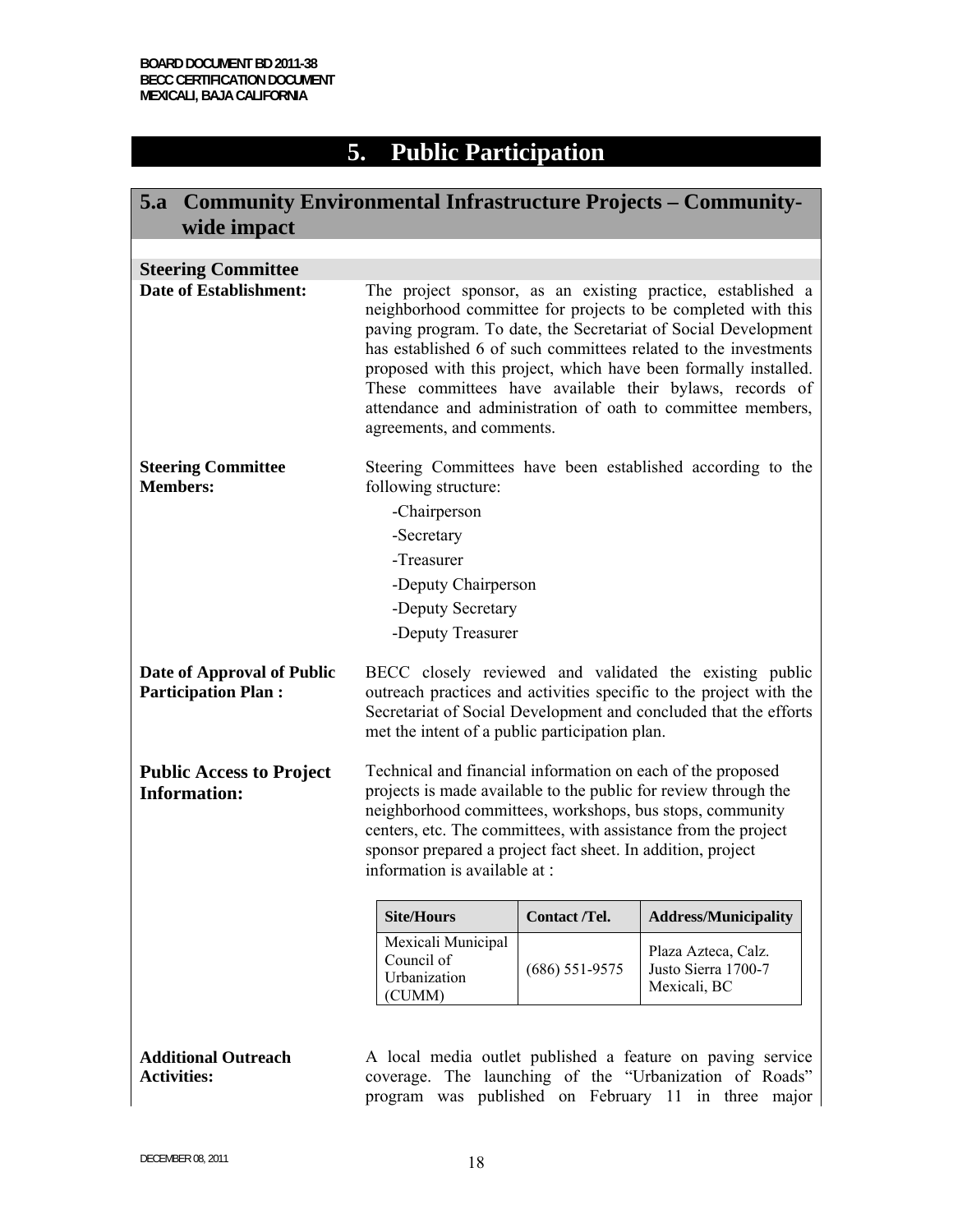|                                          | newspapers of regional distribution, which is also posted on the<br>municipality's website.                                                                                                                                                                                                                                                                                                                                                                      |  |  |  |
|------------------------------------------|------------------------------------------------------------------------------------------------------------------------------------------------------------------------------------------------------------------------------------------------------------------------------------------------------------------------------------------------------------------------------------------------------------------------------------------------------------------|--|--|--|
| <b>Public Meeting:</b>                   | To date, 10 public meetings have been held in the <i>colonias</i><br>served by the program. The launching ceremony was held in<br>Calle Encinas Este in the municipality of Mexicali.                                                                                                                                                                                                                                                                            |  |  |  |
|                                          | The meeting was used to present the project's technical,<br>financial, and environmental aspects. Approximately 120<br>residents of the project area and other communities attended the<br>meeting, which was directed by the Mayor. Media features and<br>the minutes of neighborhood meetings reflect that the<br>community has shown support for the project.                                                                                                 |  |  |  |
|                                          | Additionally, neighborhood meetings received good attendance<br>with as high as 132 participants in one of the ten meetings held<br>in the areas impacted by the project. In the meeting<br>documentation provided to BECC, there were no negative<br>comments recorded. Because the project will bring first time<br>paving services, and in some cases improved access or new<br>access to water services, the general response of the public was<br>positive. |  |  |  |
| <b>Final Public Participation Report</b> |                                                                                                                                                                                                                                                                                                                                                                                                                                                                  |  |  |  |
| <b>Final Report:</b>                     | Documentation gathered during BECC's review of outreach<br>efforts for the project has been archived in the project file and is<br>considered appropriate to represent a Final Public Participation<br>Report.                                                                                                                                                                                                                                                   |  |  |  |

### **Pending Issues:**

None.

### **Criterion Summary:**

The project meets the BECC's Public Participation criterion.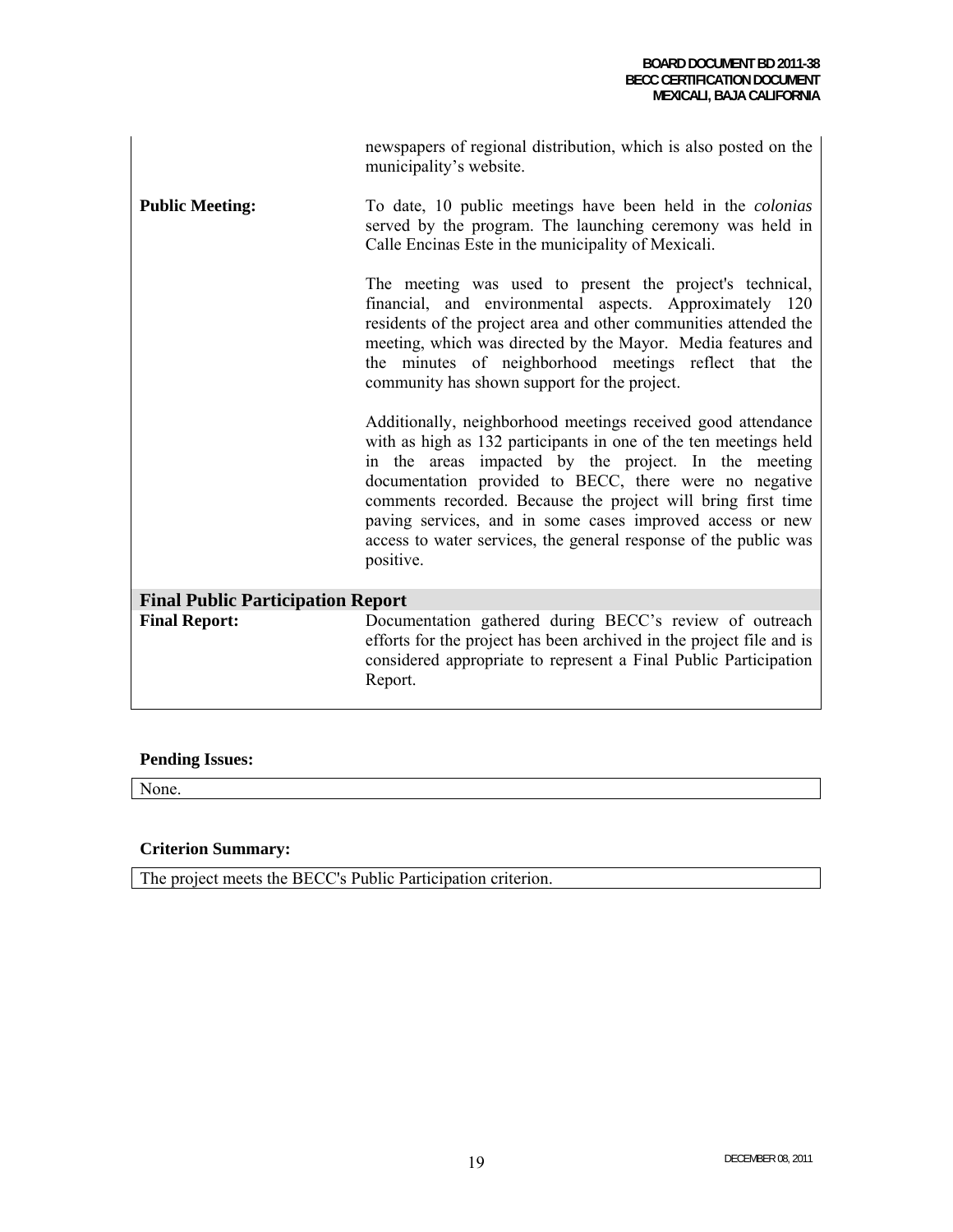# **6. Sustainable Development**

| 6.a Human and Institutional Capacity Building                       |                                                                                                                                                                                                                                                                                                                                                                                                                                   |  |  |  |
|---------------------------------------------------------------------|-----------------------------------------------------------------------------------------------------------------------------------------------------------------------------------------------------------------------------------------------------------------------------------------------------------------------------------------------------------------------------------------------------------------------------------|--|--|--|
| <b>Project Operation and</b><br><b>Maintenance:</b>                 | The project applicant will be the agency responsible for<br>operating and maintaining the system through:<br>- The Directorate of Public Works.                                                                                                                                                                                                                                                                                   |  |  |  |
|                                                                     | The applicant has the basic institutional and human capacity<br>to operate and maintain the project through the use of:<br>- Trained personnel                                                                                                                                                                                                                                                                                    |  |  |  |
|                                                                     | - Training program                                                                                                                                                                                                                                                                                                                                                                                                                |  |  |  |
|                                                                     | - Operations Manual for roadway maintenance                                                                                                                                                                                                                                                                                                                                                                                       |  |  |  |
| <b>Human and Institutional</b><br><b>Capacity Building:</b>         | Actions considered by the project will strengthen the City of<br>Mexicali by increasing its capacity to provide street paving<br>services and coverage.                                                                                                                                                                                                                                                                           |  |  |  |
| and Conservation and Development Plans                              | 6.b Conformance to applicable Local, State, and Regional Regulations                                                                                                                                                                                                                                                                                                                                                              |  |  |  |
| <b>Local and Regional Plans</b><br><b>Addressed by the Project:</b> | The proposed project conforms to applicable plans and<br>actions described in the following documents:                                                                                                                                                                                                                                                                                                                            |  |  |  |
|                                                                     | - 2007-2013 State Development Plan                                                                                                                                                                                                                                                                                                                                                                                                |  |  |  |
|                                                                     | - 2010-2013 Municipal Development Plan                                                                                                                                                                                                                                                                                                                                                                                            |  |  |  |
|                                                                     | - The project adheres to the U.S.-Mexico Border 2012<br>Environmental Program by meeting Goal 2 -Reduce air<br>emissions as much as possible, towards the attainment of<br>each country's national ambient air quality standards,<br>and reduces exposure to contaminants in the border<br>region.                                                                                                                                |  |  |  |
| <b>Laws and Regulations</b><br><b>Addressed by the Project:</b>     | The project meets applicable municipal regulations pursuant<br>to roadway paving within the city.                                                                                                                                                                                                                                                                                                                                 |  |  |  |
| <b>6.c</b> Natural Resource Conservation                            |                                                                                                                                                                                                                                                                                                                                                                                                                                   |  |  |  |
|                                                                     | - The final design includes the implementation of green<br>building practices as part of the technical construction<br>specifications.                                                                                                                                                                                                                                                                                            |  |  |  |
|                                                                     | The purpose of the project is to improve the quality of air in<br>Mexicali, and benefit the health of residents of the border<br>region without deteriorating the environment. The project<br>does not interfere in any way with the conservation of<br>natural resources in the area, as it will be carried out in an<br>urban area and over existing roadways, and will not require<br>any changes regarding land use patterns. |  |  |  |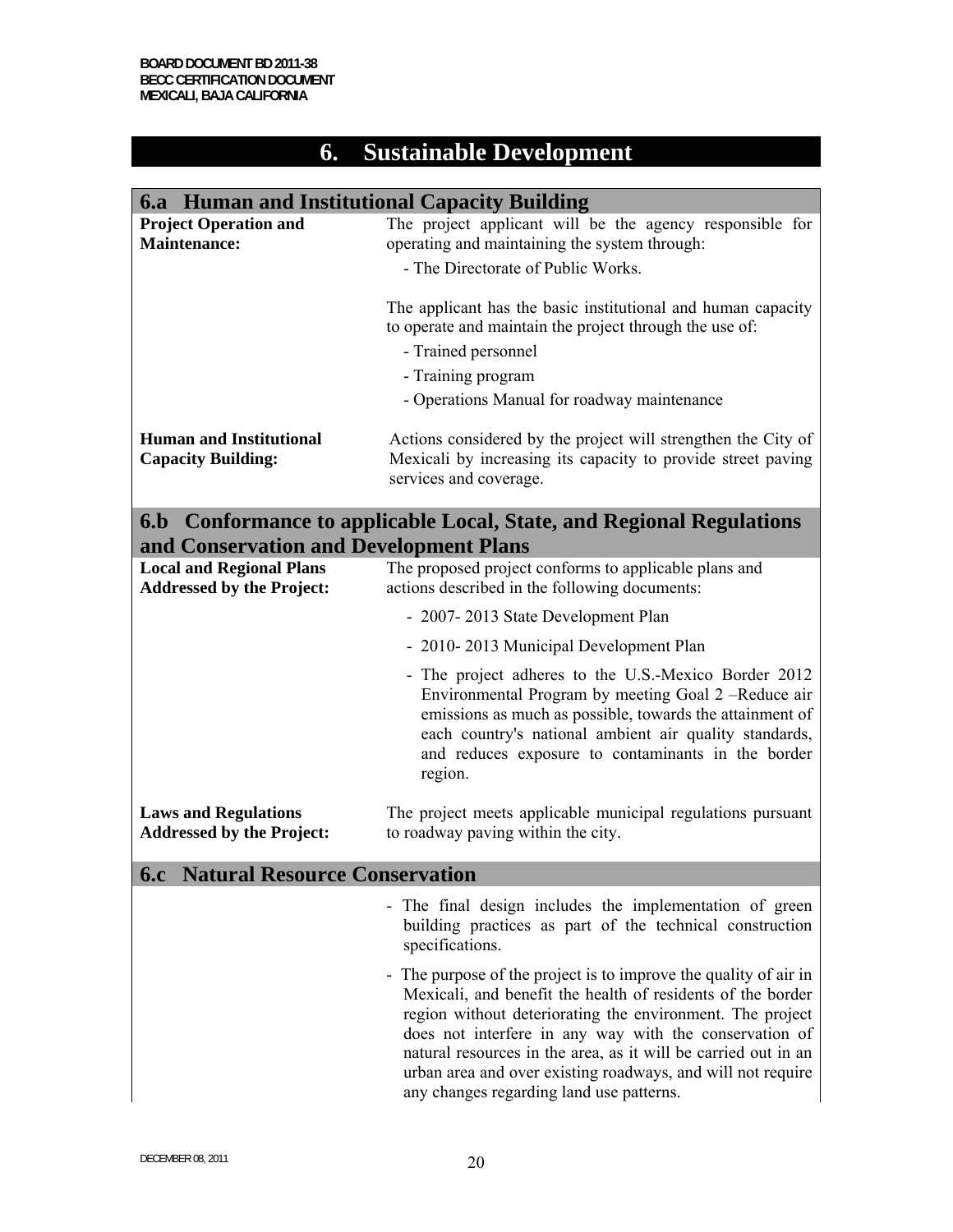|  |                     | - The project contributes to reduce environmental      |  |  |
|--|---------------------|--------------------------------------------------------|--|--|
|  |                     | deterioration by expanding the existing roadway system |  |  |
|  | from $66\%$ to 70%. |                                                        |  |  |

### **6.d Community Development**

This project promotes the creation of neighborhood committees, linking residents with activities that are taking place in the neighborhood. In addition, the project provides an opportunity to improve general mobility in the community.

#### **Pending Issues:**

None.

#### **Criterion Summary:**

The project complies with all sustainable development principles.